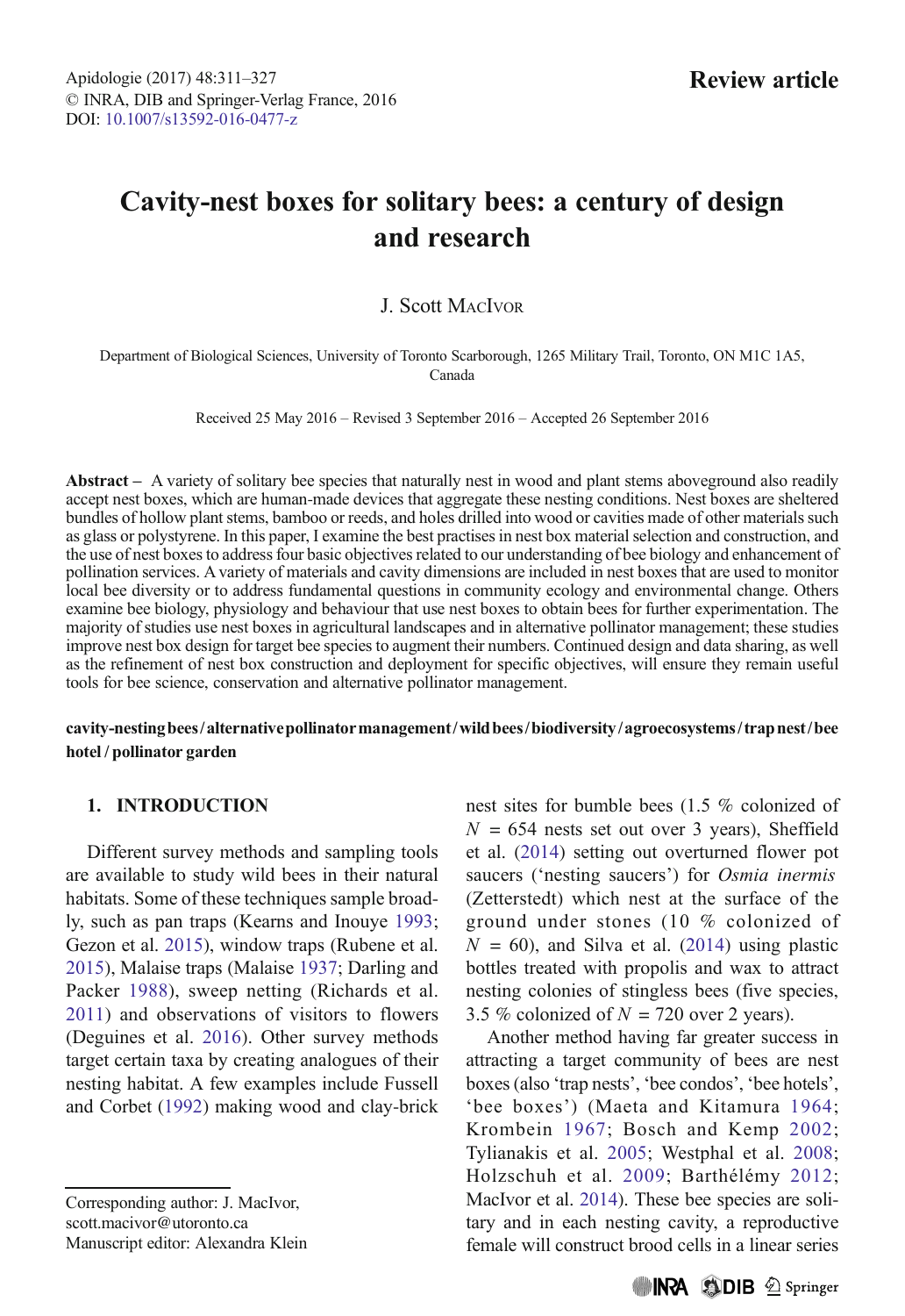from the back of the tunnel to the front. Depending on the species, she will partition each brood cell using materials that are taxon-specific and can include cut pieces of leaves, tree resins, mud or pebbles (Krombein [1967](#page-12-0); Cane et al. [2007\)](#page-10-0). As a group, these bees are referred to as cavity nesters and naturally nest in hollow plant stems, cavities in wood or other structures above ground, including those in human-made infrastructure such as nail holes (Raw [1972\)](#page-14-0) and cracks in mortar between bricks (Blochtein and Wittmann [1988\)](#page-9-0). As central place foragers, once a suitable nesting site is found, bees will forage within a range around this site, provisioning the nest with the various resources they seek (Gathmann et al. [1994](#page-11-0); Peterson and Roitberg [2006](#page-13-0)). As a result, identifying the nesting location of a bee provides information on its resource use and the environment in which it is living, not just where it is passing through (Grixti and Packer [2006](#page-11-0)).

Nest boxes have been used to observe and study cavity-nesting bees for more than a century and initially were largely inspired by observations of bees constructing nests in naturally occurring materials. In 1918, the naturalist and writer Jean-Henri Fabre described the nest building activities and homing abilities of mason bees nesting in the straw thatching that formed his roof (Fabre [1918\)](#page-10-0). Balfour-Browne's ([1925](#page-9-0)) 'bee wall' used bricks to hold elderberry stems and glass tubes in place to survey local cavity-nesting bees in his residential garden. Over time, different materials were tested for field durability, ease of maintenance and use by different species, including glass tubes (Hartman et al. [1944\)](#page-11-0), plant stems (Rau [1937;](#page-14-0) Hicks [1937](#page-11-0); Frost [1943](#page-11-0)) and holes drilled in wooden blocks (Peck and Bolton [1946](#page-13-0); Bohart [1955](#page-9-0)). These early investigations and field observations led to the use of nest boxes in agriculture as a means of augmenting solitary bee pollinators of flowering crops (Bohart [1955;](#page-9-0) Medler [1958](#page-13-0); Fye [1965a](#page-11-0); Raw [1972;](#page-14-0) Maeta and Kitamura [1974](#page-13-0); Torchio [1976](#page-15-0)).

Nest boxes today are made from a wide range of materials with no two designs the same. Many are small and sold in stores to gardeners, readymade or as DIY projects. Those used in agriculture are usually much larger than those in home gardens or public spaces (Wilson et al. [1999](#page-16-0)). In all cases, basic features of a nest box include a sheltered set of a few to several hundred nesting cavities made of porous materials such as wood, cardboard or polystyrene, opened at one end only, and (optimally) about 15–20 cm in length and an internal diameter of <1 cm.

Studies that use nest boxes can be grouped in two ways: (1) those intending to study bees in a natural setting and (2) those augmenting numbers to obtain bees for pollination services or for experimental research. In the first example, using nest boxes to study bees has led to a significant understanding of key aspects of their ecology, diversity, nesting, and foraging biology, as well as how environmental factors impact their populations. Using nest boxes to study how bees respond to landscape changes, such as those resulting from urbanization (MacIvor and Packer [2015](#page-12-0); Fortel et al. [2016](#page-11-0)) or climate change (Forrest and Thomson [2011](#page-11-0)) could be extrapolated to impacts experienced by all bees (Westphal et al. [2008](#page-16-0)). In these studies, nest boxes are a key component of the experimental design; for example, researchers consider its design, how many and where they are placed to best answer a set of questions. In the second example, nest boxes are simply tools used to increase the number of bees for pollination services or for further experimentation ancillary to the nest box used to obtain the bee specimens. In each example, nest boxes play an important role but require different designs, materials and implementation.

In this paper, I identify best practises for material selection and construction of nest boxes for cavity-nesting bees and recommend design criteria to address four primary objectives. Two of these objectives require nest boxes to monitor bees in their environment and two utilize nest boxes to enhance numbers of bees for management or further experimentation. A secondary goal in surveying the literature on this topic is to highlight to readers the broad applications of nest boxes as tools in the study of bees and in bee education, to enhance target species for pollination and engage local communities with wild (e.g. non-honey bee) pollinators.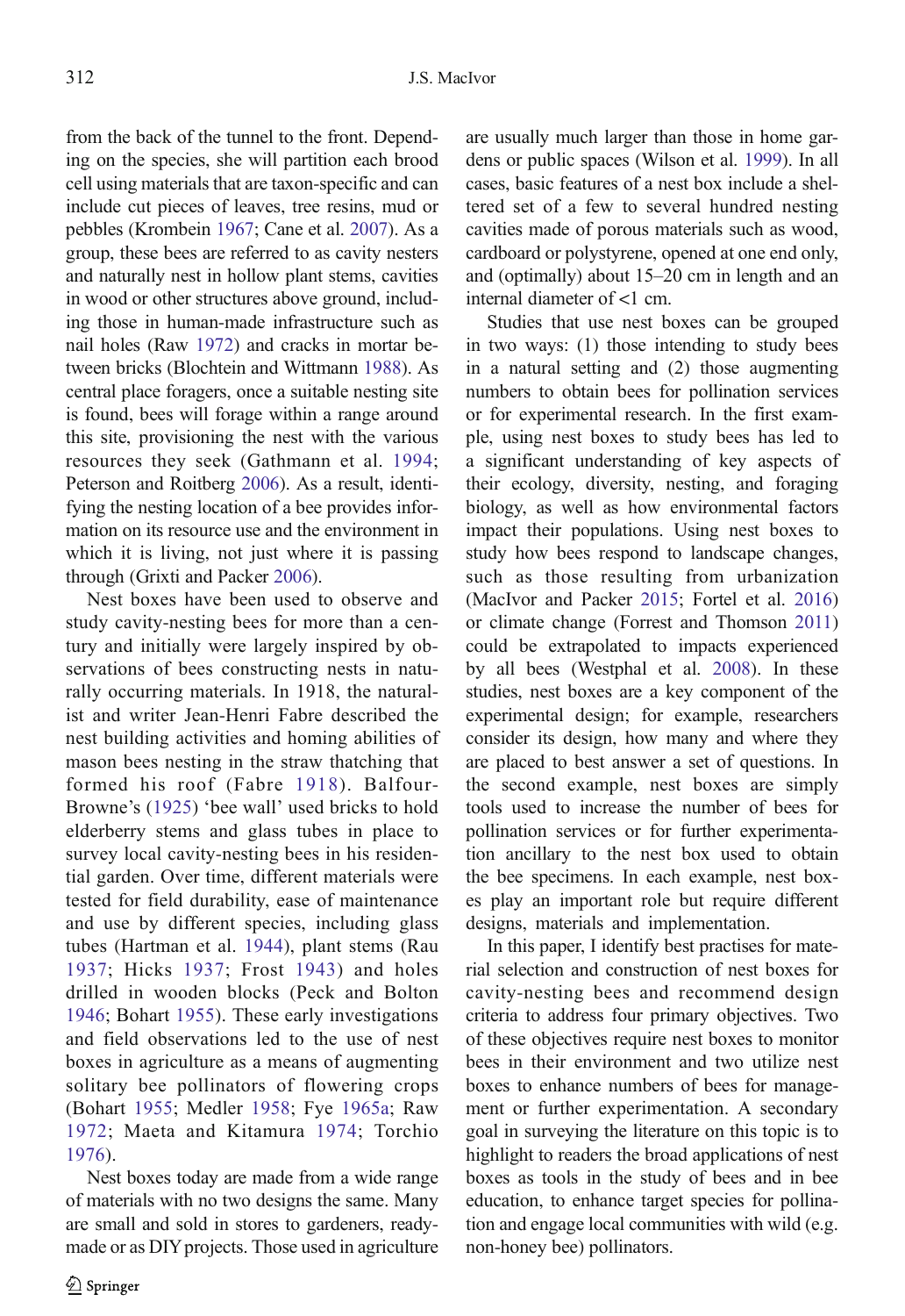#### 2. DESIGN CONSIDERATIONS

A variety of materials are used to construct nest boxes to house cavity-nesting bees (see [https://](https://resonatingbodies.wordpress.com) [resonatingbodies.wordpress.com\)](https://resonatingbodies.wordpress.com). Many factors impact the effectiveness of nest boxes including the material and dimensions (length, width) of the nesting cavities, as well as pattern and colour of the nest box, and its positioning, orientation and the timing of placement in the habitat studied (Krombein [1967](#page-12-0); Bohart [1972;](#page-9-0) Budrienė et al. [2004;](#page-10-0) Gaston et al. [2005](#page-11-0); Everaars et al. [2011](#page-10-0)). As a result, there is no general consensus on the 'best' nest box and researchers tend to use their own designs based on regionally available materials (Dicks et al. [2010\)](#page-10-0). In general, the materials used to make nest box cavities can be delineated into four main types: (1) holes drilled in wood; (2) bamboo, reeds and hollow plant stems; (3) cylindrically rolled paper or cardboard tubes and (4) artificial materials such as glass, polystyrene or other plastic (Table [I\)](#page-3-0).

#### 2.1. Nesting materials

Wooden nest boxes, especially those set out over multiple seasons (Fairey and Lieverse [1986\)](#page-10-0), are generally more attractive to bees than any other materials (Figure [1](#page-4-0)), including vermiculite boards (Martins et al. [2012](#page-13-0)) and polystyrene (Torchio [1984\)](#page-15-0), but rarely are the type or species of wood used identified in studies. Pine (Pinus: Pinaceae) is most commonly identified and other wood types used include fir (Abies: Pinaceae) (Coville and Griswold [1984](#page-10-0)), aspen (Populus: Salicaceae) (Peck and Bolton [1946\)](#page-13-0), cedar (Thuja : Pinaceae) (Jennings and Parker [1987\)](#page-12-0), oak (Quercus lobata Née: Fagaceae) (Barthell et al. [1998\)](#page-9-0), and redwood (e.g. Torchio [1981\)](#page-15-0).

Another common method for constructing nest boxes is to bundle together hollow stems, or stems having soft pith which is excavated by certain bee species (Figure [1](#page-4-0)). These stems range considerably in internal diameter (2 to 20 mm as in Gathmann et al. [1994;](#page-11-0) Tscharntke et al. [1998](#page-15-0); Matsumoto and Makino [2011\)](#page-13-0). 'Bamboo' is used generically to describe nesting cavities in numerous papers without a clear indication of which species was used (Figure [1](#page-4-0)a). 'Reed' is also used often to describe the source of nesting cavities, and the dominant reed identified to species is Phragmites australis (Cav.) Trin. ex Steud. (Family: Poaceae), with one other reed species used Saccharum spontaneum L. (Poaceae) (Kessler et al. [2009](#page-12-0)). Three globally invasive plant species, Phyllostachys aurea C.R. Riviere (Poacaeae) (Musicante and Salvo [2010\)](#page-13-0), Arundo donax L. (Poaceae) and Fallopia japonica (Houtt.) Ronse Decr. (Polygonaceae) are also used and collecting them for nest boxes could contribute to management and outreach (Table [II](#page-5-0)). Among hollow and pithy stems and branches, the most commonly used are elderberry (Sambucus : Adoxaceae) (Hicks [1937](#page-11-0); Cane et al. [2007\)](#page-10-0), raspberry and blackberry (Rubus: Rosaceae) (e.g. Hicks [1937;](#page-11-0) Danks [1971](#page-10-0)) (Table [II\)](#page-5-0).

Extruded polystyrene nesting boards can support large populations of solitary bees and have been developed for managing them for pollination services in agricultural systems (Rothschild [1979;](#page-14-0) Kemp and Bosch [2001;](#page-12-0) Radmacher and Strohm [2010,](#page-13-0) [2011\)](#page-14-0) (Figure [1\)](#page-4-0). Richards ([1978](#page-14-0)) found polystyrene supported higher numbers of viable offspring than other nest box materials including paper and cardboard tubes. Brood cells in boards can be mechanical harvested and easily cleaned and this innovation has made the production of Megachile rotundata (Fabricius) a profitable industry and a model system for other cavitynesting bee species managed as alternative pollinators.

#### 2.2. Nesting cavity dimension

Nesting cavity length and diameter vary widely between studies, and choosing the correct dimensions can improve colonization by the species of interest (Fye [1965a;](#page-11-0) Krombein [1967\)](#page-12-0). Among studies that report nesting cavity diameters, these range from as low as 2–3 mm to as high as 25 mm (e.g. Kessler et al. [2009](#page-12-0)). Bees select cavities that match their own body width to ensure the brood cells fit tightly and reduce pathways for parasites to access brood deeper in the nest. For example, studies interested in small cellophane bees (Hylaeus spp.) should use diameters between 1 and 4 mm, whereas diameters between 5 and 8 mm should be used for medium-sized bees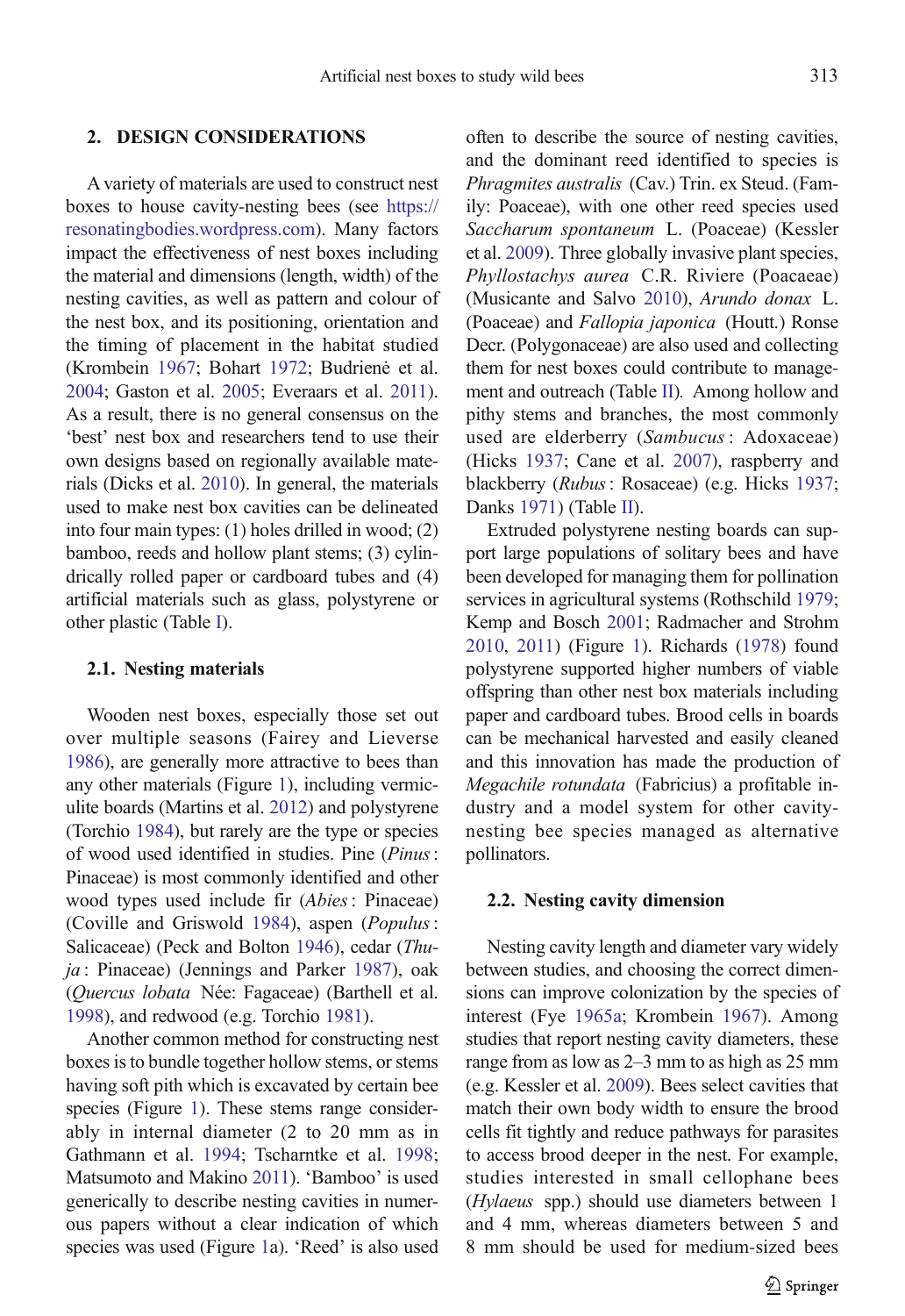<span id="page-3-0"></span>

| Table I. Most common materials used to          | create nest boxes for cavity-nesting bees                                                                                                                                                                                |                                                                                                                                                                                                                                                                                                                                                                                                        |                                                                                                                                                                                                                                                                            |
|-------------------------------------------------|--------------------------------------------------------------------------------------------------------------------------------------------------------------------------------------------------------------------------|--------------------------------------------------------------------------------------------------------------------------------------------------------------------------------------------------------------------------------------------------------------------------------------------------------------------------------------------------------------------------------------------------------|----------------------------------------------------------------------------------------------------------------------------------------------------------------------------------------------------------------------------------------------------------------------------|
| Cavity material                                 | Description                                                                                                                                                                                                              | Opportunities                                                                                                                                                                                                                                                                                                                                                                                          | Limitations                                                                                                                                                                                                                                                                |
| Wood                                            | more than a few centimetres in width all with<br>drill holes along one exposed side and planks<br>Cavities drilled into a solid block of wood or a<br>series of identically sized wood planks of no<br>bound together    | bundled together are easily opened, cleaned<br>and reused (Cane et al. 2011). Clear acetate<br>sheets in between planks used so brood can<br>be inspected midseason without disruption<br>(Hallett 2001). Paper rolled into cavities is<br>Highly attractive to bees. Cavities in planks<br>minimal cleaning required for reuse, but<br>used so that nests can be removed with<br>colonization is less | wood cannot be opened or easily cleaned,<br>Cavities drilled directly into solid pieces of<br>year. Paper rolled into cavities reduce<br>colonization because the inner walls<br>as a result are less useful year-over-<br>are not stabilized inside the cavity            |
| and pith-bearing stems<br>Bamboo, reeds, hollow | are used less often but can attract<br>Cut, dried, bundled and protected with a nest<br>with an internal diameter of 20 mm or less.<br>box enclosure. Stems are closed at one end<br>taxa<br>Pithy stems<br>specific bee | Used often because they are widely available<br>and free to collect. Some well documented<br>stem options, such as Phragmites australis<br>invasive and nest boxes can be built to<br>and Phyllostachys aurea are globally<br>contribute to controlling spread                                                                                                                                         | Some stems can be difficult to split because<br>parasites and bees will avoid these stems<br>stems selected. Cracks in stems permit<br>of non-linearity and irregularity in the                                                                                            |
| Cardboard paper tubes                           | Corrugated cardboard strips or rolled tubes can<br>length, wall thickness and internal cavity<br>be custom made for consistency in tube<br>diameter (O'Neill and O'Neill 2010)                                           | Thicker cavity walls reduce ability of parasites<br>from one end for easy removal of brood cells<br>to bore through (Stubbs et al. 1994). Rolled<br>tubes can be opened by unravelling them<br>for further study (Figure 1)                                                                                                                                                                            | (Sheffield et al. 2008a), PVC pipe (MacIvor<br>et al. 2014), wooden boxes (Everaars et al.<br>decompose or easily destroyed by wildlife<br>if unprotected. Bundled in milk cartons<br>Extra work needed to open, replace and<br>maintain individual cavities. Can<br>2011) |
| Glass                                           | a<br>enclosures to minimize light penetration<br>diameters and plugged at one end with<br>Glass tubes are blown with thin internal<br>stopper. Clear glass tubes are kept in                                             | manipulation of other materials had not been<br>invented and they permitted viewing of nest<br>building behaviour (Balfour-Browne 1925;<br>Hartman et al. 1944; Frohlich and Parker<br>development of nest boxes because<br>Glass tubes were used early in the<br>1983)                                                                                                                                | Expensive and much less available versus<br>promotes mould that increases mortality<br>drilled wood and plant stems. Easily<br>broken, not permeable and moisture<br>(Medler and Fye 1956)                                                                                 |
| Plastic                                         | plastic-based product manipulated<br>into cavities of the dimensions used by nesting<br>bees (Levin 1957). Extruded polystyrene<br>boards are used often in management of<br>M. rotundata<br>Any form of                 | Uncommon; include drinking straws (Stephen<br>plastic sheets (Stephen and Every 1970) and<br>1961; Sekita and Yamada 1993), 'plastic<br>rubber tubing (Medler 1965), corrugated<br>tubes' (Gerber and Klostermeyer 1970).<br>polystyrene boards (Rothschild 1979)                                                                                                                                      | 1965a). Plastic straws showed up to 90%<br>mortality in M. rotundata due to mould<br>Not permeable so mortality is high (Fye<br>(Stephen and Every 1970)                                                                                                                   |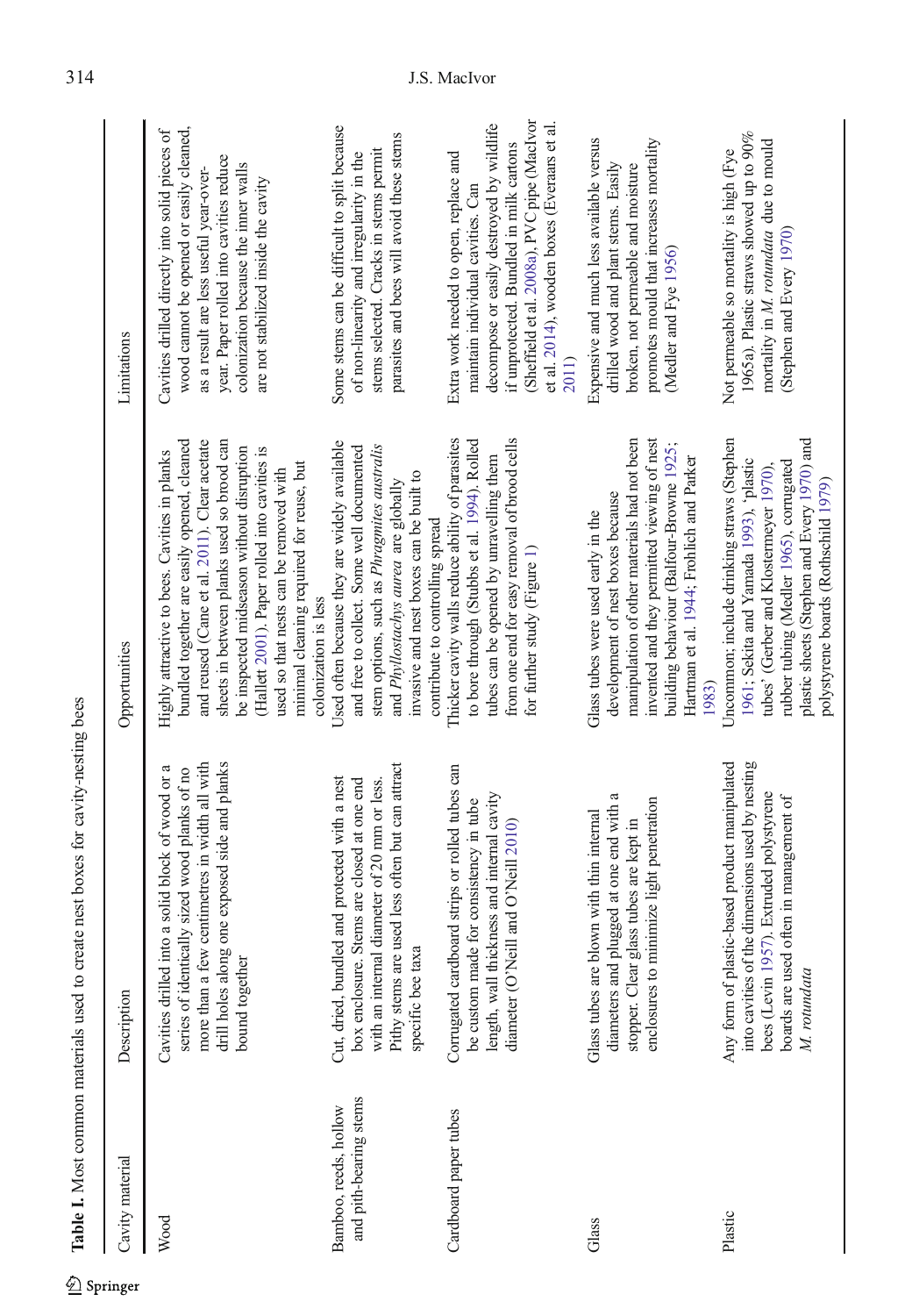<span id="page-4-0"></span>

Figure 1. Different nest boxes and materials used to construct them. **a**, **b** Bamboo reeds (a photo credit: Stephen Humphreys). c, d Drilled holes in wood blocks. e, f Wood cartridges. g Cardboard paper tubes. h Extruded plastic tubes.

(e.g. Megachile or Osmia spp.). Nesting cavity diameter can influence bee sex ratios, such that less-desirable nest sizes result in a reduction in female offspring (Stephen and Osgood [1965\)](#page-15-0). Studies investigating the consequences of an altered sex ratio on population dynamics and resulting pollination levels use nest cavities of varying diameters so that these comparisons can be made (Krombein [1967;](#page-12-0) Rothschild [1979](#page-14-0); Longair [1981](#page-12-0)).

In general, nesting cavity lengths should be approximately 150 mm, but some range up to 200–300 mm, and others much shorter. For example, 50 mm in Paini ([2004](#page-13-0)), 58–85 mm in Gazola and Garófalo ([2003\)](#page-11-0), 70 mm in Zillikens and Steiner [\(2004](#page-16-0)), 75 mm in Wilson and Holway [\(2010\)](#page-16-0), 100 mm in Kuhn and Ambrose [\(1984\)](#page-12-0) and 115 mm in Vinson et al. ([2010\)](#page-15-0). Lengths shorter than 150 mm have been linked to increases in male production (Gerber and Klostermeyer [1970;](#page-11-0) Gruber et al. [2011\)](#page-11-0), but others have found no effect (Jay and Mohr [1987](#page-12-0)). Seidelmann [\(2006\)](#page-14-0) attributes the bias to females provisioning less costly offspring (e.g. males) nearer the nest entrance where the risk of parasitism or nest predation is highest.

#### 2.3. Patterning and colour

Patterning and colouration of the area around the nest box entrance can improve nest recognition when multiple suitable cavities are available (Krombein [1967](#page-12-0); Fauria and Campan [1998;](#page-10-0) Fauria et al. [2004;](#page-11-0) Guédot et al. [2006;](#page-11-0) Lee-Mäder et al. [2010](#page-12-0)). The colour of the nest box entrance can improve bee productivity: Artz et al. [\(2014](#page-9-0)) found that Osmia lignaria provisioned 1.4 and 2.6 times more females in nest boxes that were light blue compared to orange- and yellow-coloured nest boxes. Excess patterning can confuse bees at the nest entrance too; for example, Guédot et al. [\(2007](#page-11-0)) found increasing disorientation at nests with high levels of contrasting colours and patterns. Disorientation can extend the duration of return foraging bouts, reducing the time dedicated to provisioning offspring and nest building, and so it is recommended that some patterning and colour be used on the exteriors of the nest box (Figure 1).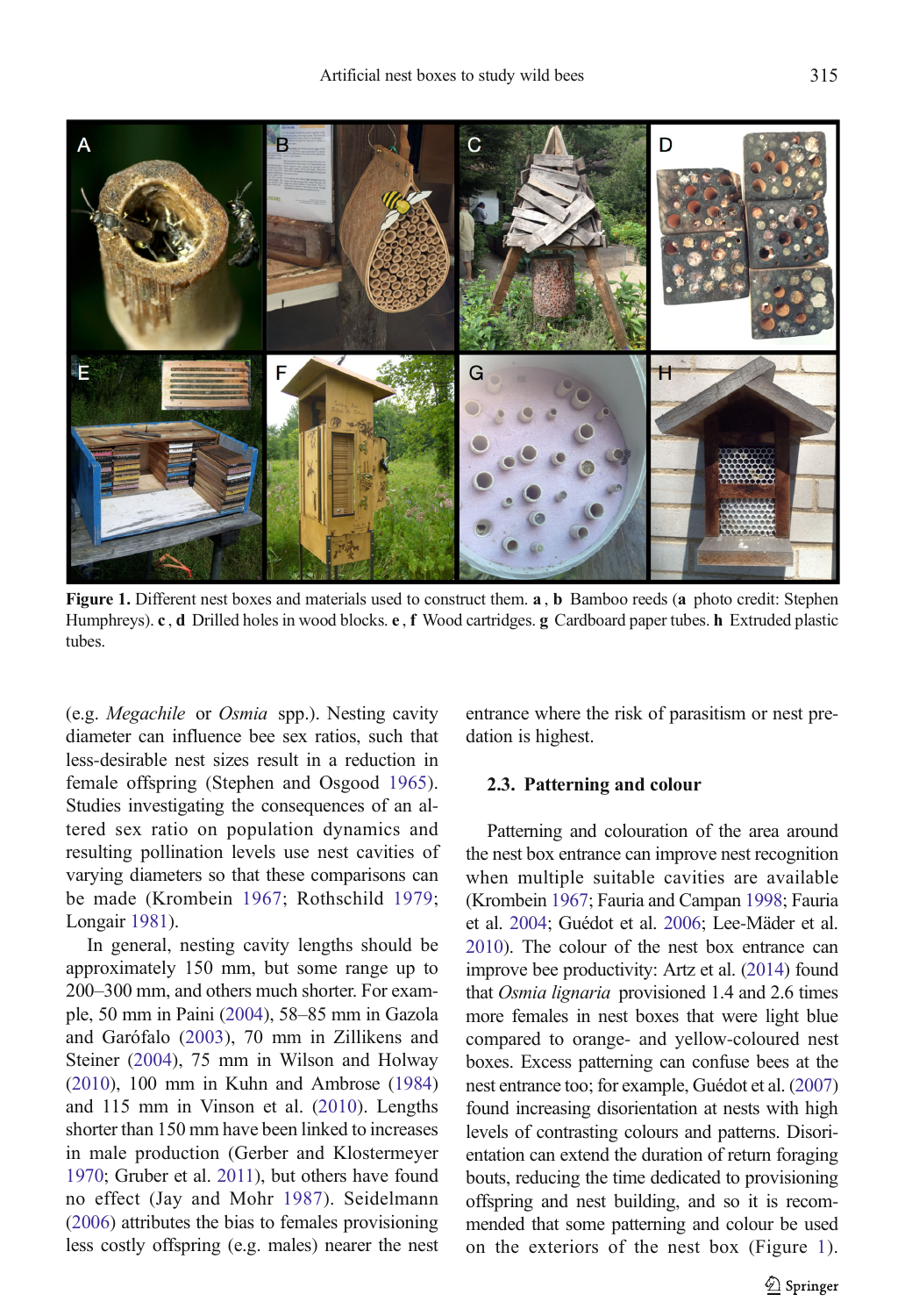#### <span id="page-5-0"></span>316 J.S. MacIvor

| Species                                        | Family           | Common name             | Example reference               | Example taxa          |
|------------------------------------------------|------------------|-------------------------|---------------------------------|-----------------------|
| 'Bamboo'                                       | —                | 'Bamboo'                | Rubene et al. $(2015)$          | Multi                 |
| 'Reed'                                         |                  | 'Reed'                  | Krewenka et al. (2011)          | Multi                 |
| Phragmites australis<br>(Cav.) Trin. ex Steud. | Poaceae          | Common Reed             | Tscharntke et al. (1998)        | Multi                 |
| Saccharum spontaneum L.                        | Poaceae          | Kans grass              | Kessler et al. $(2009)$         | Multi                 |
| Phyllostachys aurea<br>Riviere & C.Riviere     | Poaceae          | Golden<br><b>Bamboo</b> | Musicante and Salvo<br>(2010)   | Trypoxylon*           |
| Arundo donax L.                                | Poaceae          | Giant Cane              | Tylianakis et al. (2006)        | Multi                 |
| Fallopia japonica (Houtt.)<br>Ronse Decr.      | Polygonaceae     | Japanese<br>knotweed    | Klein et al. (2004)             | Multi                 |
| Ricinis communis                               | Euphorbiaceae    | Castor                  | Abrol et al. (2015)             | Megachilidae          |
| Xanthorrhoea minor R.Br.                       | Xanthorrhoeaceae | Grasstree               | Bull and Schwarz (1996)         | Exoneura<br>bicolor   |
| Sambucus sp.                                   | Adoxaceae        | Elderberry              | Frohlich and Parker<br>(1983)   | Megachile<br>pugnata  |
| Rubus fruticosus L. sens.str.                  | Rosaceae         | Blackberry              | Danks (1971)                    | Multi                 |
| Rubus strigosus Michx.                         | Rosaceae         | Raspberry               | Vickruck and Richards<br>(2012) | Ceratina              |
| Erythrina poeppigiana<br>(Walp.) O.F. Cook     | Fabaceae         | Dadap                   | Eickwort (1967)                 | Chilicola<br>ashmeadi |
| Dipteryx alata Vogel                           | Fabaceae         | <b>Baru Tree</b>        | Loyola and Martins<br>(2008)    | Multi                 |
| Melia azedarach L.                             | Meliaceae        | Chinaberry              | Fye (1965a)                     | Multi                 |
| Conium maculatum L.                            | Apiaceae         | Poison<br>Hemlock       | Rust et al. (1974)              | Osmia<br>nigrifrons   |
| Ailanthus altissima (Mill.)<br>Swingle         | Simaroubaceae    | Tree of Heaven          | Tormos et al. $(2005)$          | Crabronidae*          |
| Rhus typhina L.                                | Anacardiaceae    | Sumac                   | Koerber and Medler<br>(1958)    | Multi                 |

Table II. List of plant species whose stems are collected to construct nest boxes to study cavity-nesting bees (and wasps)

\*Refers to studies that examine cavity-nesting wasps

However, more work is needed that examines the mechanisms behind nest recognition and associated improvements in productivity.

## 2.4. Placement

Local environmental factors impact the type and number of colonizers in nest boxes and so, placement requires careful attention to the surroundings (Gaston et al. [2005\)](#page-11-0). Securing the nest box so that it does not move or fall over (e.g. a fence, pole, shed wall) is critical. Nest boxes not visited often also benefit from protective screens over the entrance to guard against attacks by birds or other wildlife (Krunic et al. [2005\)](#page-12-0). In an urban environment, Everaars et al. [\(2011](#page-10-0)) found more colonization of the target species Osmia bicornis (Linnaeus) in nest boxes attached to balconies and carport walls versus those attached to trees and shrubs. Another study found colonization of nest boxes on green roofs declined with increasing building height suggesting there are vertical limitations to where a nest box can be set up and colonization expected (MacIvor [2015](#page-12-0)). Nest boxes are also colonized less if facing prevailing winds (Martins et al. [2012\)](#page-13-0). In general, placement is best facing south east and above the flower line so that the entrance is not blocked by vegetation.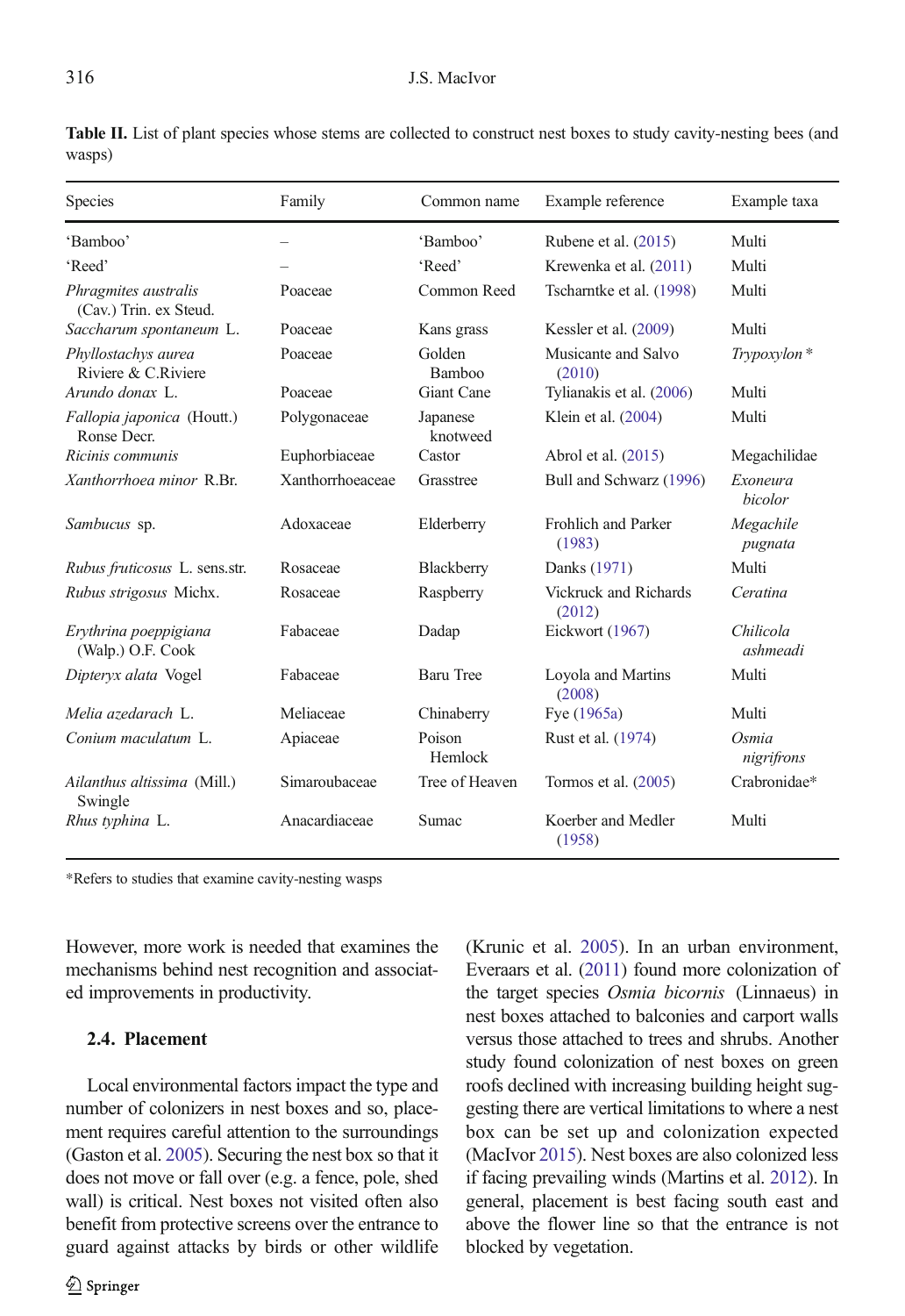#### 3. MOTIVATIONS

## 3.1. Objective 1: to assess bee diversity and populations in natural settings

Nest boxes can be constructed in a standardized way, and set up en masse to monitor regional diversity, mortality and natural history in both space and time (Tscharntke et al. [1998](#page-15-0); Loyola and Martins [2006;](#page-12-0) Sheffield et al. [2008a;](#page-14-0) Gazola and Garófalo [2009](#page-11-0); Forrest and Thomson [2011](#page-11-0); Fabian et al. [2014](#page-10-0)). Nest boxes used to sample diversity of bees should include cavities with different internal diameters to accommodate species of different body sizes (O'Neill and O'Neill [2013\)](#page-13-0). Sampling diversity within an environment or along a gradient should use many nest boxes to cover as wide a sampling area as possible, rather than single large nest boxes that are cumbersome. Access to larva may be required and so, designs that can easily be opened (wood panels) or are inexpensive so that they can be destroyed (cardboard/paper) are best.

Nest boxes allow researchers to assess numerous aspects of bee biology to interpret environment conditions; this includes pollen (Abel and Wilson [1998;](#page-9-0) MacIvor et al. [2014;](#page-13-0) Eckhardt et al. [2014\)](#page-10-0) and nectar preferences (Burkle and Irwin [2009;](#page-10-0) Cane et al. [2011](#page-10-0)), as well as the spread of parasites (Paern et al. [2015](#page-13-0)), introduced species (e.g. Osmia tanneri Sandhouse: Torchio [1984\)](#page-15-0) and invasive ones (e.g. Megachile sculpturalis Smith: Mangum and Sumner [2003\)](#page-13-0). Saturating habitats with nest boxes can help monitor community change, range expansions or track target species. Colonized nest boxes can be moved between sites, altered in orientation or positioning, or bee cocoons 'seeded' in or removed (Fründ et al. [2013\)](#page-11-0). The degree of manipulation and flexibility in studies using nest boxes allows for simple, low-cost and data-rich sampling to address questions in community ecology (Steffan-Dewenter [2002](#page-14-0); Sheffield et al. [2008a](#page-14-0); Westphal et al. [2008](#page-16-0); Schüepp et al. [2011](#page-14-0); Steckel et al. [2014](#page-14-0)). Most studies are carried out over 1 or 2 years but there are several that sample over 3+ years. For example, a 17-year study of change in nest box colonizers with the introduction of the Africanized honey bee in Mexico (Roubik and Villanueva-Gutierrez [2009\)](#page-14-0), and another that monitored Osmia rufa off-and-on over 27 years in Ukraine (Ivanov [2006\)](#page-12-0). Nest boxes can provide insight into multitrophic interactions to address bee conservation of species and the complexity of their needs (Tylianakis et al. [2006](#page-15-0); Veddeler et al. [2010;](#page-15-0) Ebeling et al. [2012](#page-10-0); MacIvor [2016\)](#page-12-0).

Nest boxes that contain many cavities provide opportunities to increase the numbers of observations and replication in studies that examine bee behaviour (Trostle and Torchio [1994\)](#page-15-0). Traditionally, studies that monitor activity at natural nesting cavities of bees are dependent on the search effort required of researchers to locate sufficient numbers of nests (e.g. Scott [1993\)](#page-14-0). For example, Dobson and Peng ([1997](#page-10-0)) collected nests of Chelostoma florisomne (Linnaeus) from dried stems of Phragmites comprising a thatched roof on an old farm in rural Sweden. Others document the nests of bees in the stems of different plants, such as Ceratina mikmaqi Rehan & Sheffield and Ceratina calcarata Robertson in Dipsacus fullonum L., Rubus strigosus Michx. and Rhus typhina L. (Vickruck and Richards [2012\)](#page-15-0) or Augochlora esox (Vachal) in the bromeliad, Aechmea lindenii (E. Morren) Baker (Zillikens et al. [2001\)](#page-16-0). Natural history observations and reporting on the natural nesting materials used by bee species is critical to inform best practises for nest box design and implementation.

Nest boxes can also be used as the (nesting) point of reference to quantify the time spent foraging (Klostermeyer and Gerber [1969\)](#page-12-0) or the minimum and maximum foraging distances travelled to a resource from the nest (Gathmann and Tscharntke [2002\)](#page-11-0). Zurbuchen et al. ([2010a](#page-16-0)) studied maximum flight distances using nest boxes and found they are considerably shorter and within dozens of meters of the nest for small bodied species. Manipulating the location or distance of nest boxes from marked resources can determine maximum foraging distances and help interpret landscape factors that support wild bee foraging requirements (Williams and Tepedino [2003\)](#page-16-0). Marking and recapturing bees from nest boxes can be used as a method to examine floral availability or preference of different taxa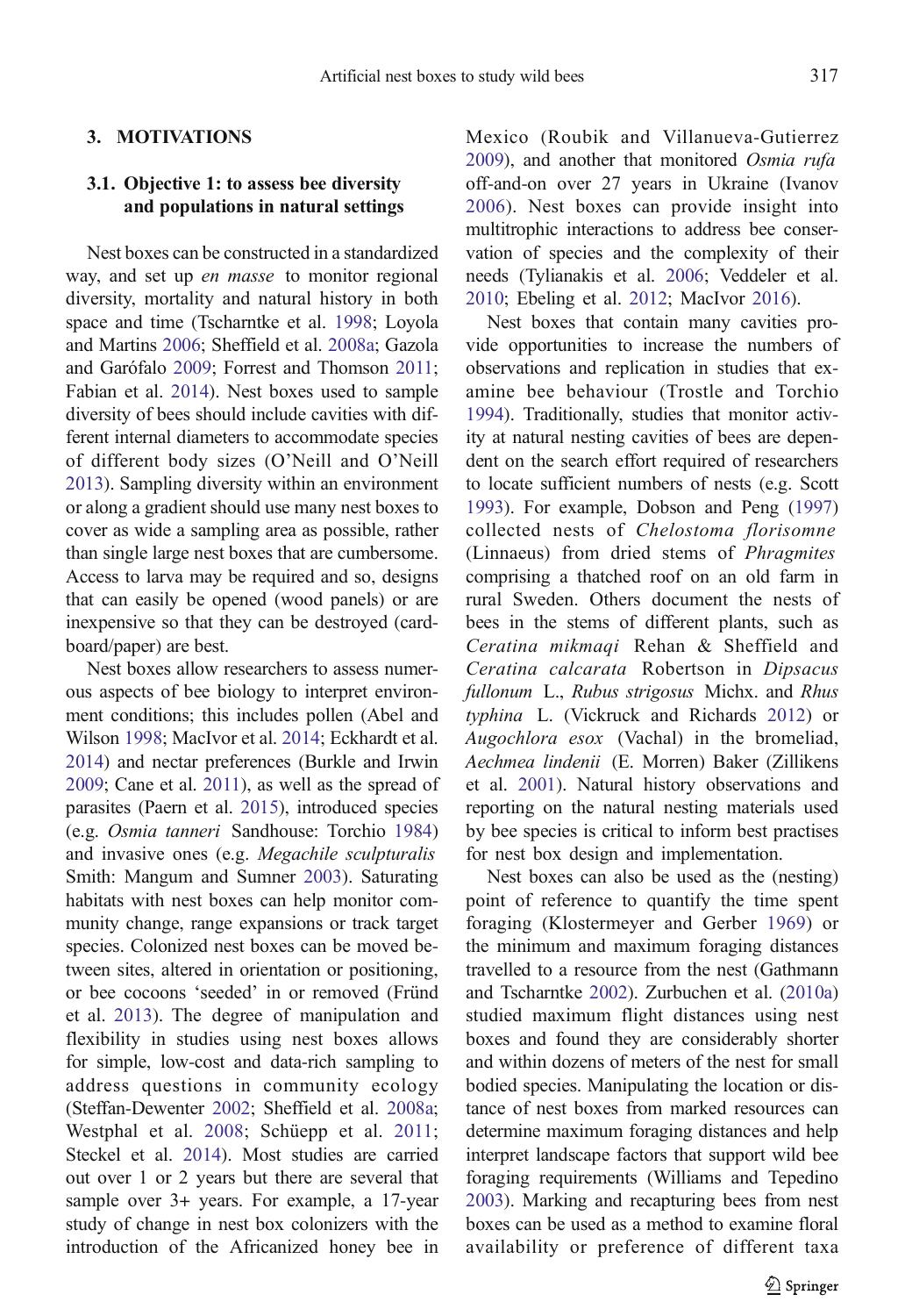(Steffan-Dewenter and Schiele [2004](#page-14-0); Zurbuchen

## et al. [2010b;](#page-16-0) Yamamoto et al. [2014\)](#page-16-0).

## 3.2. Objective 2: to examine environmental factors that impact their populations

In studies that use nest boxes to explore how environmental factors impact wild bees, it is recommended that standardized nest boxes that are easily replicated and durable for deployment over large geographic areas are used. Nest boxes should contain cavities with differently sized widths and that can be replaced so that sufficient and diverse nesting options are not limited to cavity-nesting bees throughout the entire sampling period. Durability in nesting material and the nest box exterior is key to withstand different and extreme environmental conditions.

Studying cavity-nesting bees with nest boxes has led to findings on how different environmental factors impact pollinators (Schüepp et al. [2011\)](#page-14-0) and species diversity (Tscharntke et al. [1998](#page-15-0); Tylianakis et al. [2007;](#page-15-0) Dorado et al. [2011](#page-10-0); Fabian et al. [2013\)](#page-10-0). Colonization and diversity in nest boxes along environmental gradients can be studied to understand the impacts of landscape change on bee communities (e.g. wetlands: Moroń et al. [2008;](#page-13-0) forest canopy cover: Sobek et al. [2009;](#page-14-0) heavy metal contamination: Moroń et al. [2012;](#page-13-0) mass-flowering agricultural crop: Diekötter et al. [2014;](#page-10-0) urban land use: Fortel et al. [2016](#page-11-0)) as well as the effects of fragmentation (Klein et al. [2006;](#page-12-0) Krewenka et al. [2011](#page-12-0); Coudrain et al. [2014\)](#page-10-0). Landscape changes have been linked to foraging and diet inefficiency in cavity-nesting bees (Levin and Haydak [1957;](#page-12-0) Raw [1974](#page-14-0); Williams [2003\)](#page-16-0) and increasing interactions with parasites (Münster-Swendsen and Calabuig [2000](#page-13-0); Kruess and Tscharntke [2002\)](#page-12-0). For example, Peterson and Roitberg [\(2006\)](#page-13-0) found a decline in resources allocated to offspring in M. rotundata in nest boxes at further distances from a large floral patches.

Correlating local and landscape environmental conditions with nest box colonization and diversity can improve our understanding of how land use and planning decisions impact bees and pollination services (Steffan-Dewenter and Schiele [2008](#page-14-0); Pereira-Peixoto et al. [2014\)](#page-13-0). This might include proximity to and size of hedgerows, buffer strips, forest patches and other nearby habitat (Steffan-Dewenter [2002](#page-14-0); Krewenka et al. [2011](#page-12-0)) that have landscape management implications and can be encouraged through policy, programs and incentives (Byrne and Fitzpatrick [2009](#page-10-0)).

## 3.3. Objective 3: to augment bee abundance for pollination services

A goal of many studies is to enhance the number of bees for pollination services of agricultural crops (Bohart [1972](#page-9-0); Bosch and Kemp [2002](#page-9-0); Jauker et al. [2012](#page-12-0); Sedivy and Dorn [2014\)](#page-14-0). Once a target bee species has been identified, its nesting preferences must be carefully researched to make nest boxes attractive habitat and enhance brood production (Parker and Frohlich [1983](#page-13-0); Torchio et al. [1987;](#page-15-0) Wei et al. [2002](#page-15-0); Wilkaniec et al. [2004;](#page-16-0) West and McCutcheon [2009\)](#page-16-0). When populations have been established, nests can be moved around to target crops or regions of interest (Bosch and Kemp [2002](#page-9-0)). 'Seeding' bees into nest boxes can fast track the uptake by target species in order to build up large numbers (e.g. Williams and Kremen [2007](#page-16-0)). Several wild bees are successfully managed for agricultural applications using nest boxes including, for example, Osmia cornifrons (Radoszkowski) (Maeta and Kitamura [1974\)](#page-13-0), O. bicornis (Gruber et al. [2011](#page-11-0)), O. lignaria (Bohart [1972;](#page-9-0) Philips and Klostermeyer [1978](#page-13-0)), O. cornuta (Bosch and Kemp [2002\)](#page-9-0), and M. rotundata (Bohart [1972](#page-9-0); Fairey et al. [1989;](#page-10-0) Pitts-Singer and Cane [2011\)](#page-13-0).

Nest boxes are used to manage bees and augment their numbers for pollination of a multitude of crops including alfalfa (Wightman and Rogers [1978](#page-16-0); Bosch and Kemp [2005\)](#page-10-0), carrot (Tepedino and Frohlich [1984\)](#page-15-0), onion (Giejdasz et al. [2005](#page-11-0)), rapeseed (Teper and Bilinski [2009](#page-15-0)), coffee (Laliberté and Tylianakis [2010](#page-12-0)), almond (Torchio [1981](#page-15-0); Bosch [1994\)](#page-9-0), blueberry (Stubbs et al. [1997;](#page-15-0) Sampson et al. [2004\)](#page-14-0), cherry (Bosch et al. [2006](#page-10-0)), prune (Torchio [1976](#page-15-0)), acerola (Pina and Aguiar [2011](#page-13-0); Magalhaes and Freitas [2013](#page-13-0)), apple (Wei et al. [2002;](#page-15-0) Sheffield et al. [2008b](#page-14-0); Gruber et al. [2011](#page-11-0)) and passion fruit (Junquiera et al. [2012;](#page-12-0) Yamamoto et al. [2014](#page-16-0)). Fields containing other economically important plants have been surveyed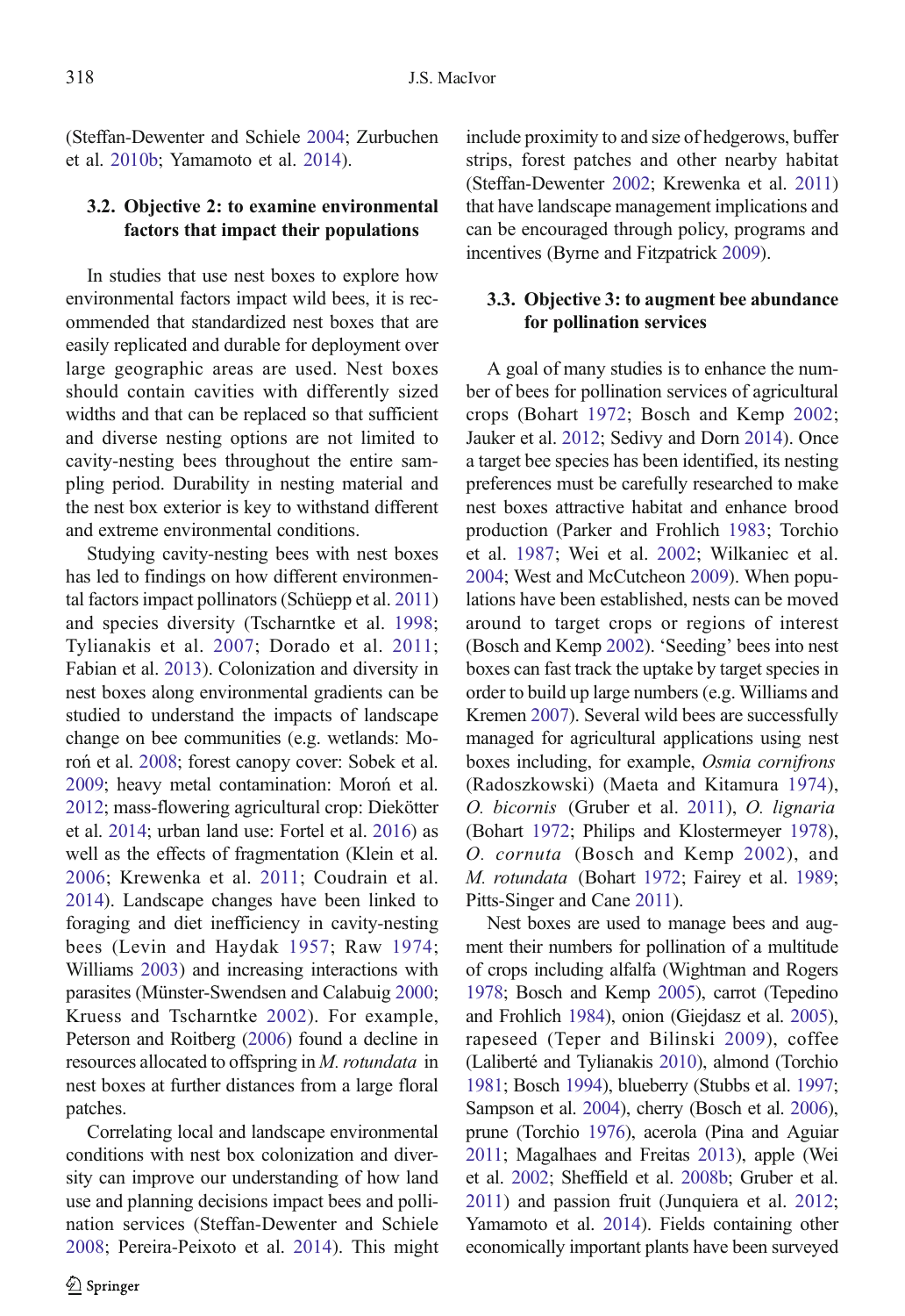too; for example, O'Neill et al. [\(2010\)](#page-13-0) studied feral populations of M. rotundata at a wildflower seed farm. Multi-crop systems have been shown to harbour a greater diversity of cavity-nesting bees in nest boxes compared to monocrop systems (Banos-Picon et al. [2013](#page-9-0)).

There are many facets of nest box design to consider when the aim is to increase the abundance of target bee species (Kim [1992](#page-12-0); Bosch and Kemp [2002\)](#page-9-0). Nest boxes should be large and to improve offspring production should not be limited in the number of nesting cavities available (Levin [1957](#page-12-0); Stephen [1961](#page-14-0); Artz et al. [2014](#page-9-0)). Some bees are gregarious like *O. bicornis* (Seidelmann [2006](#page-14-0)) or M. rotundata (Pitts-Singer and Cane [2011](#page-13-0)) and abundantly colonize nest boxes where nesting holes are plentiful. However, aggregating large numbers of specific solitary bee species could facilitate the accumulation of natural enemies (Wcislo [1996](#page-15-0); MacIvor and Packer [2015\)](#page-12-0). Managing cavity-nesting bees for pollination management therefore requires large nest boxes that can be easily cleaned to reduce parasites (Cusumano et al. [2012](#page-10-0)) and pathogens (Goettel et al. [1997\)](#page-11-0), as their accumulation can critically impact bee populations (Hobbs [1968](#page-11-0); James [2005](#page-12-0)).

## 3.4. Objective 4: to obtain bees for experimental study

Nest boxes can be used as tools for obtaining bees for research that would be otherwise difficult to collect in the field. 'Farming' bees in nest boxes can lead to excess numbers that can be packaged and sold to others needing bees for experimental purposes. Nest boxes used for this objective should be designed to include numerous cavities all of a similar length and internal diameter to match the precise conditions preferred by the bee species of interest. Also, materials that can be easily opened, such as cardboard or paper tubes, so brood cells can be counted and species identified. This permits the control of bee emergence-to-adulthood, parasite levels and sex ratios which can be important criteria to identify prior to further research. Bees collected from nest boxes can be used for study in enclosures in laboratory settings, in flight cages, in green houses, or in the field (Frohlich [1983;](#page-11-0) Abel and Wilson [1998;](#page-9-0) Suguira and Maeta [1989;](#page-15-0) Goodell [2003\)](#page-11-0). For example, by manipulating the diversity of bees seeded into nest boxes in flight cages, Fründ et al. [\(2013](#page-11-0)) showed additive impacts of bee diversity on pollination efficacy.

By obtaining bees from nest boxes, researchers can study the mechanisms relating to cavitynesting bee physiology and development, leading to better management and knowledge relevant for our understanding of all bees. Bees obtained from nest boxes have been used to understand bee incubation and overwintering conditions (e.g. Tepedino and Parker [1986](#page-15-0); Kemp and Bosch [2001;](#page-12-0) Giejdasz and Wilkaniec [2002](#page-11-0); Yocum et al. [2005](#page-16-0); O'Neill et al. [2011;](#page-13-0) Fliszkiewicz et al. [2012](#page-11-0); Fründ et al. [2013](#page-11-0)), sex ratio (e.g. Tepedino [1980](#page-15-0); Longair [1981;](#page-12-0) Oku and Nishida [1999;](#page-13-0) Seidelmann et al. [2010](#page-14-0)), embryonic change (Torchio [1989\)](#page-15-0), larval instar development (Whitfield et al. [1987](#page-16-0)), metabolism rates (Wightman and Rogers [1978](#page-16-0)), changes in egg size (Maeta and Suguira [1990\)](#page-13-0), cocoon size (Tepedino and Parker [1986\)](#page-15-0), larval orientation (Torchio [1980;](#page-15-0) Martins et al. [2012](#page-13-0)), diet (Sedivy et al. [2011;](#page-14-0) Haider et al. [2013](#page-11-0)), nest site fidelity (Steffan-Dewenter and Schiele [2004\)](#page-14-0), supersedure (Delphia and O'Neill [2012](#page-10-0)), emergence timing and seasonality (Thiele [2005](#page-15-0); Forrest and Thomson [2011\)](#page-11-0), nest material preferences (Horne [1995;](#page-12-0) MacIvor [2016](#page-12-0)) and impacts of pesticides and other chemicals on bee health (Waller [1969;](#page-15-0) Torchio [1983](#page-15-0); Alston et al. [2007](#page-9-0); Konrad et al. [2008;](#page-12-0) Sandrock et al. [2014\)](#page-14-0).

#### 4. CONCLUSIONS

Nest boxes are inexpensive, can be set out in a wide variety of habitats and built using porous and preferably natural materials found locally and globally; for example, collected and dried invasive plants like P. australis and P. aurea. The popularity of nest boxes has greatly diversified the type and number of designs, users, and habitats where nest boxes are deployed. To study bee diversity along environmental gradients or in different habitats it is recommended that nest boxes are set out over as wide an area as possible and contain many cavities of different internal diameters. Nest boxes designed to augment numbers of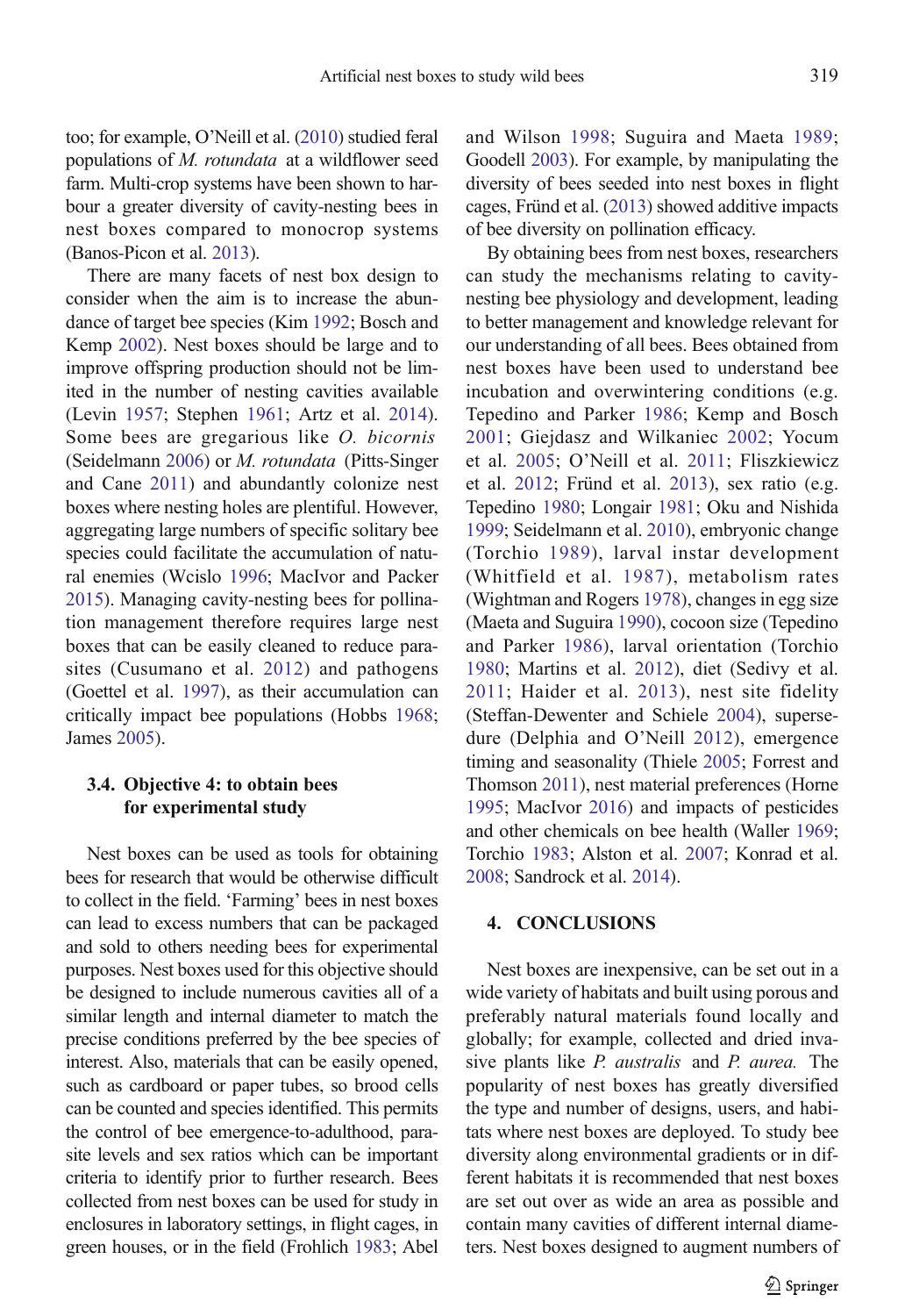<span id="page-9-0"></span>bees for crop pollination or further experimentation should be made large and of a consistent material and dimension based on the preference of the target bee species.

Although not discussed in this review, numerous species of solitary wasps also use nest boxes (Danks [1971;](#page-10-0) Taki et al. [2008;](#page-15-0) Matsumoto and Makino [2011;](#page-13-0) Ebeling et al. [2012](#page-10-0); Diekötter et al. [2014;](#page-10-0) Staab et al. [2014](#page-14-0)) and often abundantly (MacIvor and Packer [2015\)](#page-12-0). Many of these cavitynesting wasps collect aphids, caterpillars and beetles, some of which are garden pests or are hyperabundant (Fye [1965b;](#page-11-0) Krombein [1967](#page-12-0); Fricke [1991](#page-11-0); Sears et al. [2001;](#page-14-0) Krewenka et al. [2011](#page-12-0)). More work is needed to identify what opportunities there are in using nest boxes to study and enhance cavity-nesting wasps, including the dual functional roles (e.g. pollination, pest-control) that nest boxes might contribute to natural and agricultural systems (Gathmann et al. [1994](#page-11-0); Holzschuh et al. [2009;](#page-12-0) Barthélémy 2012; Fabian et al. [2014](#page-10-0)).

Nest boxes are increasingly sold at gardening centres and online (MacIvor and Packer [2015](#page-12-0)). Incorporating nest boxes into gardening practises that support pollinators could increase efforts of citizens to aid in data collection and enhance conditions for wild bees (Everaars et al. [2011](#page-10-0)). As concern and appreciation for non-honey bee species increases, the use of nest boxes as both a sampling tool and as habitat will increase and expand into new and innovated evidence-based applications.

#### ACKNOWLEDGMENTS

I thank Dr. Laurence Packer for his useful comments to the manuscript, as well as two anonymous reviewers. Thanks to Baharak Salehi and the PCYU lab for helpful discussion. Funding was provided by the Natural Sciences and Engineering Research Council of Canada (NSERC CGS D 408565) and support from the NSERC discover grant of Dr. Laurence Packer.

#### Gîtes de nidification artificiels pour abeilles solitaires: un siècle de design et de recherche

Abeilles nichant en cavité / gestion alternative des pollinisateurs / abeilles sauvages / biodiversité / agroécosystème / nid-piège / jardin

Hohlraum-Nistboxen für solitäre Bienen: Ein Jahrhundert über Design und Forschung

Hohlraum-nistende Bienen / Alternatives Bestäubungsmanagment / Wildbienen / Biodiversität / Agrarökosysteme / Nisthilfe / Bienenhotel / Bestäubergarten

#### **REFERENCES**

- Abel, C. A., Wilson, R. L. (1998) The use of diverse plant species for increasing Osmia cornifrons (hymenoptera: Megachilidae) in field cages. J. Kansas Entomol. Soc. 71 , 23–28.
- Abrol, D. P., Shankar, U., Kapil, R. P. (2015) Utilization of waste materials for management of alfalfa pollinating megachilid bees. Entomol. Gen. 35 , 177–185.
- Alston, D. G., Tepedino, V. J., Bradley, B. A., Toler, T. R., Griswold, T. L., Messinger, S. M. (2007) Effects of the insecticide phosmet on solitary bee foraging and nesting in orchards of Capitol Reef National Park, Utah. Environ. Entomol. 36 , 811–816.
- Artz, D. R., Allan, M. J., Wardell, G. I., Pitts-Singer, T. L. (2014) Influence of nest box color and release sites on Osmia lignaria (hymenoptera: Megachilidae) reproductive success in a commercial almond orchard. J. Econ. Entomol. 107 , 2045–2054.
- Balfour-Browne, F. (1925) Concerning the habits of insects. Cambridge University Press, London.
- Banos-Picon, L., Torres, F., Tormos, J., Gayubo, S. F., Asis, J. D. (2013) Comparison of two Mediterranean crop systems: polycrop favours trap-nesting solitary bees over monocrop. Basic Appl Ecol. 14, 255-262.
- Barthélémy, C. (2012) Nest trapping, a simple method for gathering information on life histories of solitary bees and wasps. Bionomics of 21 species of solitary aculeate in Hong Kong. Hong Kong Entomol Bull. 4 , 3–37.
- Barthell, J. F., Frankie, G. W., Thorp, R. W. (1998) Invader effects in a community of cavity nesting megachilid bees (Hymenoptera: Megachilidae). Environ. Entomol. 27 , 240–247.
- Blochtein, B., Wittmann, D. (1988) Mating site specificity, reproduction and vector selection in Nemognatha nigrotarsata (Col., Meloidae), a nest parasite of leafcutter bees and other pollinators of crops in Rio Grande do Sul. J. Appl. Entomol. 105 (1–5), 414–419.
- Bohart, G. E. (1955) Gradual nest supersedure within the genus Osmia . Proc. Entomol. Soc. Wash. 57 , 203–204.
- Bohart, G. E. (1972) Management of wild bees for the pollination of crops. Annu. Rev. Entomol. 17 , 287– 312.
- Bosch, J. (1994) Osmia cornuta Latr.(Hym., Megachilidae) as a potential pollinator in almond orchards. J. Appl. Entomol. 117 , 151–157.
- Bosch, J., Kemp, W. P. (2002) Developing and establishing bee species as crop pollinators: the example of *Osmia*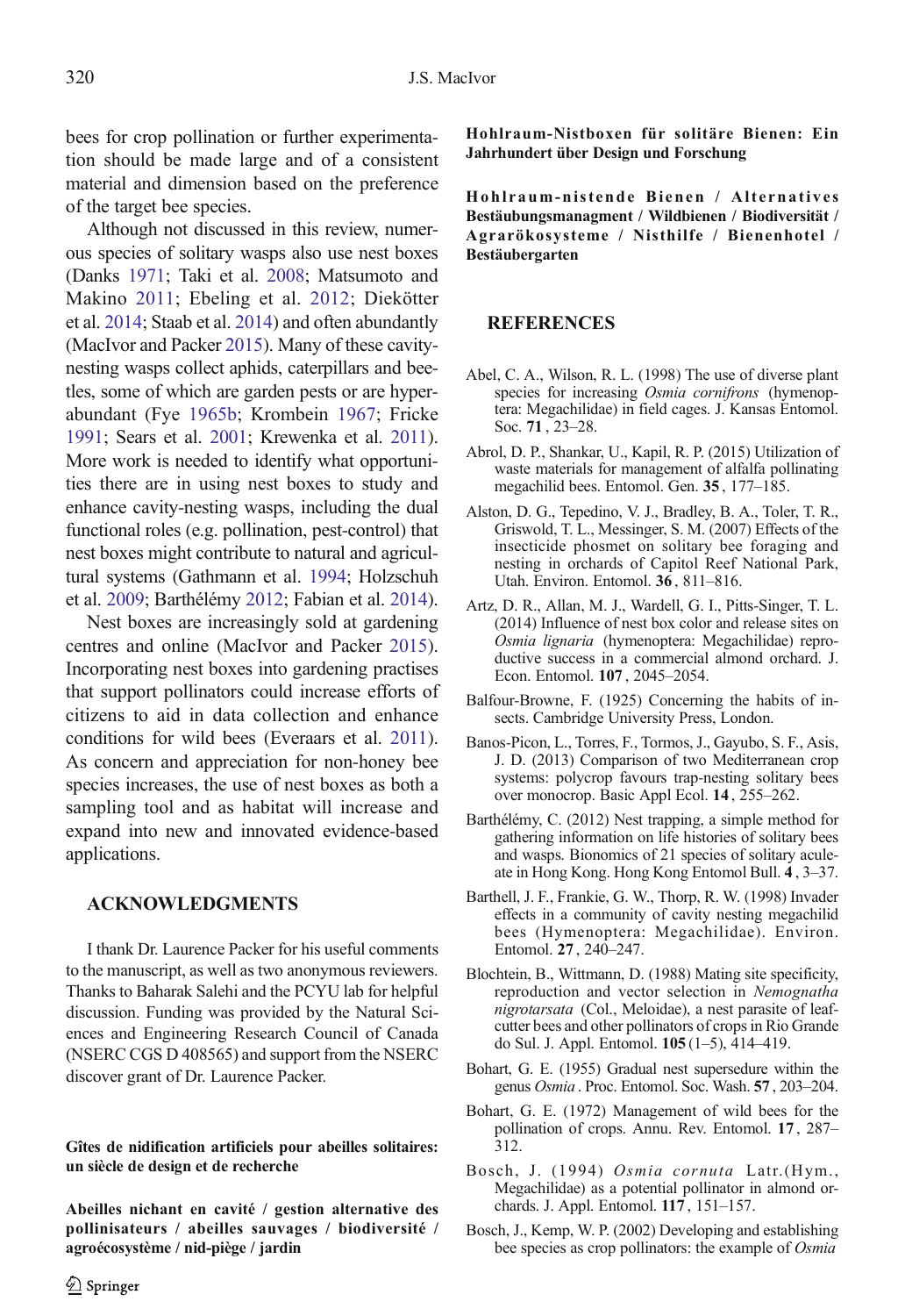<span id="page-10-0"></span>spp. (Hymenoptera: Megachilidae) and fruit trees. Bull. Entomol. Res. 92 , 3–16.

- Bosch, J., Kemp, W. P. (2005) Alfalfa leafcutting bee population dynamics, flower availability, and pollination rates in two Oregon alfalfa fields. J. Econ. Entomol. 98 , 1077–1086.
- Bosch, J., Kemp, W. P., Trostle, G. E. (2006) Bee population returns and cherry yields in an orchard pollinated with Osmia lignaria (hymenoptera: Megachilidae). J. Econ. Entomol. 99 , 408–413.
- Budriené, A., Budrys, E., Nevronyté, Ž. (2004) Solitary Hymenoptera aculeata inhabiting trap-nests in Lithuania: nesting cavity choice and niche overlap. Latvijas Entomol. 41 , 19–31.
- Bull, N.J., Schwarz, M.P. (1996) The habitat saturation hypothesis and sociality in an Allodapine bee: cooperative nesting is not "making the best of a bad situation". Behav. Ecol. Sociobiol. 39, 267–274.
- Burkle, L., Irwin R. (2009) Nectar sugar limits larval growth of solitary bees (Hymenoptera: Megachilidae). Environ. Entomol. 38 , 1293–1300.
- Byrne, A., Fitzpatrick, Ú. (2009) Bee conservation policy at the global, regional and national levels. Apidologie 40 , 194–210.
- Cane, J. H., Griswold, T., Parker, F. D. (2007) Substrates and materials used for nesting by north American Osmia bees (Hymenoptera: Apiformes: Megachilidae). Ann. Entomol. Soc. Am. 100 , 350– 358.
- Cane, J. H., Gardner, D. R., Harrison, P. A. (2011) Nectar and pollen sugars constituting larval provisions of the alfalfa leaf-cutting bee (Megachile rotundata ) (Hymenoptera: Apiformes: Megachilidae). Apidologie 42 , 401–408.
- Coudrain, V., Schüepp, C., Herzog, F., Albrecht, M., Entling, M. H. (2014) Habitat amount modulates the effect of patch isolation on host-parasitoid interactions. Front Environ. Sci. 2 , 1–27.
- Coville, R. E., Griswold, C. (1984) Biology of Trypoxylon (Trypargilum) superbum (Hymenoptera: Sphecidae), a spider-hunting wasp with extended guarding of the brood by males. J. Kansas Entomol. Soc. 57 , 365–376.
- Cusumano, A., González, J. M., Colazza, S., Vinson, S. B. (2012) First report of Melittobia australica Girault in Europe and new record of M. acasta (Walker) for Italy. ZooKeys 181 , 1–45.
- Danks, H. V. (1971) Nest mortality factors in stem-nesting aculeate hymenoptera. J. Anim. Ecol. 40 , 79–82.
- Darling, D. C., Packer, L. (1988) Effectiveness of malaise traps in collecting Hymenoptera: the influence of trap design, mesh size, and location. Can. Entomol. 120 , 787–796.
- Deguines, N., Julliard, R., Flores, M., Fontaine, C (2016) Functional homogenization of flower visitor communities with urbanization. Ecol. Evol. 6 , 1967–1976.
- Delphia, C. M., O'Neill, K. M. (2012) Supersedure of Isodontia mexicana (Saussure)(hymenoptera: Sphecidae) nests by Megachile rotundata (F.)

(Hymenoptera: Megachilidae): do bees destroy wasp cocoons?. J. Kansas Entomol. Soc. 85 , 380–383.

- Dicks, L.V., Showler, D. A., Sutherland, W. J. (2010) Bee conservation: evidence for the effects of interventions (Vol. 1). London: Pelagic Publishing.
- Diekötter, T., Peter, F., Jauker, B., Wolters, V., Jauker, F. (2014) Mass-flowering crops increase richness of cavity-nesting bees and wasps in modern agro-ecosystems. GCB Bioenergy 6 , 219–226.
- Dobson, H. E., Peng, Y. S. (1997) Digestion of pollen components by larvae of the flowerspecialist bee Chelostoma florisomne (Hymenoptera: Megachilidae). J. Insect Physiol. 43 , 89– 100.
- Dorado, J., Vásquez, D. P., Stevani, E. L., Chacoff, N. P. (2011). Rareness and specialization in plant-pollinator networks. Ecology 92 , 19–25.
- Ebeling, A., Klein, A. M., Weisser, W. W., Tscharntke, T. (2012) Multitrophic effects of experimental changes in plant diversity on cavity-nesting bees, wasps, and their parasitoids. Oecologia 169 , 453–465.
- Eckhardt, M., Haider, M., Dorn, S., Müller, A. (2014) Pollen mixing in pollen generalist solitary bees: a possible strategy to complement or mitigate unfavourable pollen properties? J. Animal Ecol. 83 , 588–597.
- Eickwort, G. C. (1967) Aspects of the biology of Chilicola ashmeadi in Costa Rica (Hymenoptera: Colletidae) J. Kansas Entomol. Soc. 40 : 42–73.
- Everaars, J., Strohbach, M. W., Gruber, B., Dormann, C. F. (2011) Microsite conditions dominate habitat selection of the red mason bee (Osmia bicornis, Hymenoptera: Megachilidae) in an urban environment: a case study from Leipzig, Germany. Landscape Urban Plann 103 , 15–23.
- Fabian, Y., Sandau, N., Bruggisser, O. T., Aebi, A., Kehrli, P., Rohr, R. P., Naisbit, R. E., Bersier, L. F. (2013) The importance of landscape and spatial structure for hymenopteran-based food webs in an agro-ecosystem. J Anim Ecol. 82 , 1203–1214.
- Fabian, Y., Sandau, N., Bruggisser, O. T., Aebi, A., Kehrli, P., Rohr, R. P., Naisbit, R. E., Bersier, L. F. (2014) Plant diversity in a nutshell: testing for small-scale effects on trap nesting wild bees and wasps. Ecosphere 5 , art18.
- Fabre, J. H. (1918) The Mason-bees. Dodd, Mead, New York.
- Fairey, D. T., Lieverse, J. A. C. (1986) Cell production by the alfalfa leafcutting bee (Megachile rotundata F.) in new and used wood and polystyrene nesting materials. J. Appl. Entomol. 102 , 148–153.
- Fairey, D. T., Lefkovitch, L. P., Lieverse, J. A. C. (1989) The leafcutting bee, Megachile rotundata (F.): a potential pollinator for red clover. J. Appl. Entomol. 107 , 52–57.
- Fauria, K., Campan, R. (1998) Do solitary bees Osmia cornuta Latr. And Osmia lignaria Cresson use proximal visual cues to localize their nest?. J. Insect Behav. 11 , 649–669.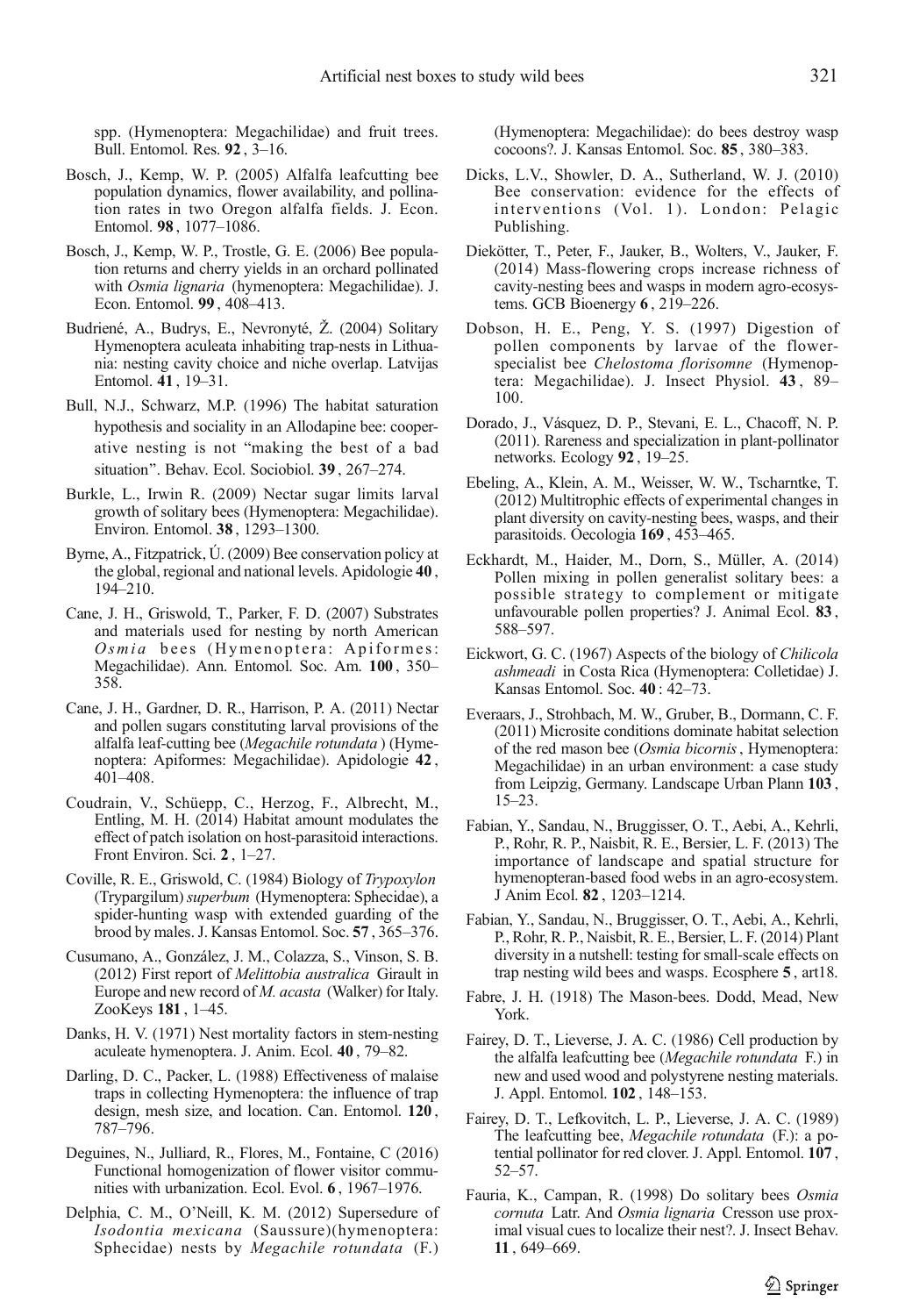- <span id="page-11-0"></span>Fauria, K., Campan, R., Grimal, A. (2004) Visual marks learned by the solitary bee Megachile rotundata for localizing its nest. Anim. Behav. 67 , 523–530.
- Fliszkiewicz, M., Giejdasz, K., Wasielewski, O., Krishnan, N. (2012) Influence of winter temperature and simulated climate change on body mass and fat body depletion during diapause in adults of the solitary bee, Osmia rufa (hymenoptera: Megachilidae). Environ. Entomol. 41 , 1621–1630.
- Forrest, J. R. K., Thomson, J. D. (2011) An examination of synchrony between insect emergence and flowering in Rocky Mountain meadows. Ecol. Mono. 81 , 469–491.
- Fortel, L., Henry, M., Guilbaud, L., Mouret, H., Vaissière, B. E. (2016). Use of human-made nesting structures by wild bees in an urban environment. J. Insect Conserv. 20 , 239–253.
- Fricke, J. M. (1991) Trap-nest bore diameter preferences among sympatric Passaloecus spp. (Hymenoptera: Sphecidae). Great Lakes Entomol. 24 , 123–125.
- Frohlich, D. R. (1983) On the nesting biology of Osmia (Chenosmia) bruneri (Hymenoptera: Megachilidae). J. Kansas Entomol. Soc. 56 , 123–130.
- Frohlich, D. R., Parker, F. D. (1983) Nest building behavior and development of the sunflower leafcutter bee: Eumegachile (Sayapis) pugnata (Say) (Hymenoptera: Megachilidae). Psyche 90 , 193–209.
- Frost, S. W. (1943) An observation box for solitary bees and wasps. J. Econ. Entomol. 36 , 803–804.
- Fründ, J., Dormann, C. F., Holzschuh, A., Tscharntke, T. (2013) Bee diversity effects on pollination depend on functional complementarity and niche shifts. Ecology 94 , 2042–2054.
- Fussell, M., Corbet, S. A. (1992) Nesting places of some British bumble bees. J. Apic. Res. 31 , 32–41.
- Fye, R. E. (1965a) Biology of Apoidea taken in trap nests in northwestern Ontario (Hymenoptera). Can. Entomol. 97 , 863–877.
- Fye, R. E. (1965b) The biology of the Vespidae, Pompilidae, and Sphecidae (hymenoptera) from trap nests in northwestern Ontario. Can. Entomol. 97 , 716– 744.
- Gaston, K. J., Smith, R. M., Thompson, K., Warren, P. H. (2005) Urban domestic gardens (II): experimental tests of methods for increasing biodiversity. Biodiv. Conserv. 14 , 395–413.
- Gathmann, A., Tscharntke, T. (2002) Foraging ranges of solitary bees. J. Anim. Ecol. 71 , 757–764.
- Gathmann, A., Greiler, H. J., Tscharntke, T. (1994) Trapnesting bees and wasps colonizing set-aside fields: succession and body size, management by cutting and sowing. Oecologia 98 , 8–14.
- Gazola, A. L., Garófalo, C. A. (2003) Parasitic behavior of Leucospis cayennensis Westwood (Hymenoptera: Leucospidae) and rates of parasitism in populations of Centris (Heterocentris) analis (Fabricius) (Hymenoptera: Apidae: Centridini). J. Kansas Entomol. Soc. 76 , 131–142.
- Gazola, A. L., Garófalo, C. A. (2009) Trap-nesting bees (hymenoptera: Apoidea) in forest fragments of the state of Sao Paulo, Brazil. Genetics Res. 8 , 607–622.
- Gerber, H. S., Klostermeyer, E. C. (1970) Sex control by bees: a voluntary act of egg fertilization during oviposition. Science 167 , 82–84.
- Gezon, Z. J., Wyman, E. S., Ascher, J. S., Inouye, D. W., Irwin, R. E. (2015) The effect of repeated, lethal sampling on wild bee abundance and diversity. Meth. Ecol. Evol. DOI: [10.1111/2041-210X.12375](http://dx.doi.org/10.1111/2041-210X.12375).
- Giejdasz, K., Wilkaniec, Z. (2002) Individual development of the red mason bee (Osmia rufa L., Megachilidae) under natural and laboratory conditions. J. Apic. Res. 46 , 51–57.
- Giejdasz, K., Wilkaniec, Z., Piech, K. (2005) Effects of seed onion pollination by red mason bee females Osmia rufa L. (Apoidea; Megachilidae) with different body weights. J. Apicult. Res. 49 , 21–27.
- Goettel, M. S., Duke, G. M., Goerzen, D. W. (1997) Pathogenicity of Ascosphaera larvis to larvae of the alfalfa leafcutting bee, Megachile rotundata . Can. Ent. 129 , 1059–1065.
- Goodell, K. (2003) Food availability affects Osmia pumila (Hymenoptera: Megachilidae) foraging, reproduction, and brood parasitism. Oecologia 134, 518–527.
- Grixti, J. C., Packer, L. (2006) Changes in the bee fauna (Hymenoptera: Apoidea) of an old field site in southern Ontario, revisited after 34 years. Can. Ent. 138 , 147–164.
- Gruber, B., Eckel, K., Everaars, J., Dormann, C. F. (2011) On managing the red mason bee (Osmia bicornis) in apple orchards. Apidologie 42 , 564–576.
- Guédot, C., Pitts-Singer, T. L., Buckner, J. S., Bosch, J., Kemp, W. P. (2006) Olfactory cues and nest recognition in the solitary bee Osmia lignaria . Physiol. Entomol. 31 ,110–119.
- Guédot, C., Bosch, J., Kemp, W. P. (2007) Effect of threedimension and color contrast on nest localization performance of two solitary bees (hymenoptera: Megachilidae). J. Kansas Entomol. Soc. 80 , 90–104.
- Haider, M., Dorn, S., Müller, A. (2013) Intra-and interpopulational variation in the ability of a solitary bee species to develop on non-host pollen: implications for host range expansion. Func. Ecol. 27 , 255–263.
- Hallett, P. E. (2001) A method for 'hiving' solitary bees and wasps. Am. Bee J. 1 , 141.
- Hartman, C. G., Hartman, P., Hartman, P., Rettenmeyer, C. (1944) Note on the habits of Osmia georgica Cresson as ascertained by the glass-tube method. Psyche 51 , 162–165.
- Hicks, C. H. (1937) Methods of rearing wild bees, wasps, and their parasites. In: Culture methods for invertebrate animals (Eds: Galtsoff P. S., F. E. Lutz, P. S. Welsh, J. G. Needham. Comstock Publishing Company Inc. Chicago, Ill.
- Hobbs, G. A. (1968) Controlling insect enemies of the alfalfa leaf-cutter bee, Megachile rotundata . Can. Ent. 100 , 781–784.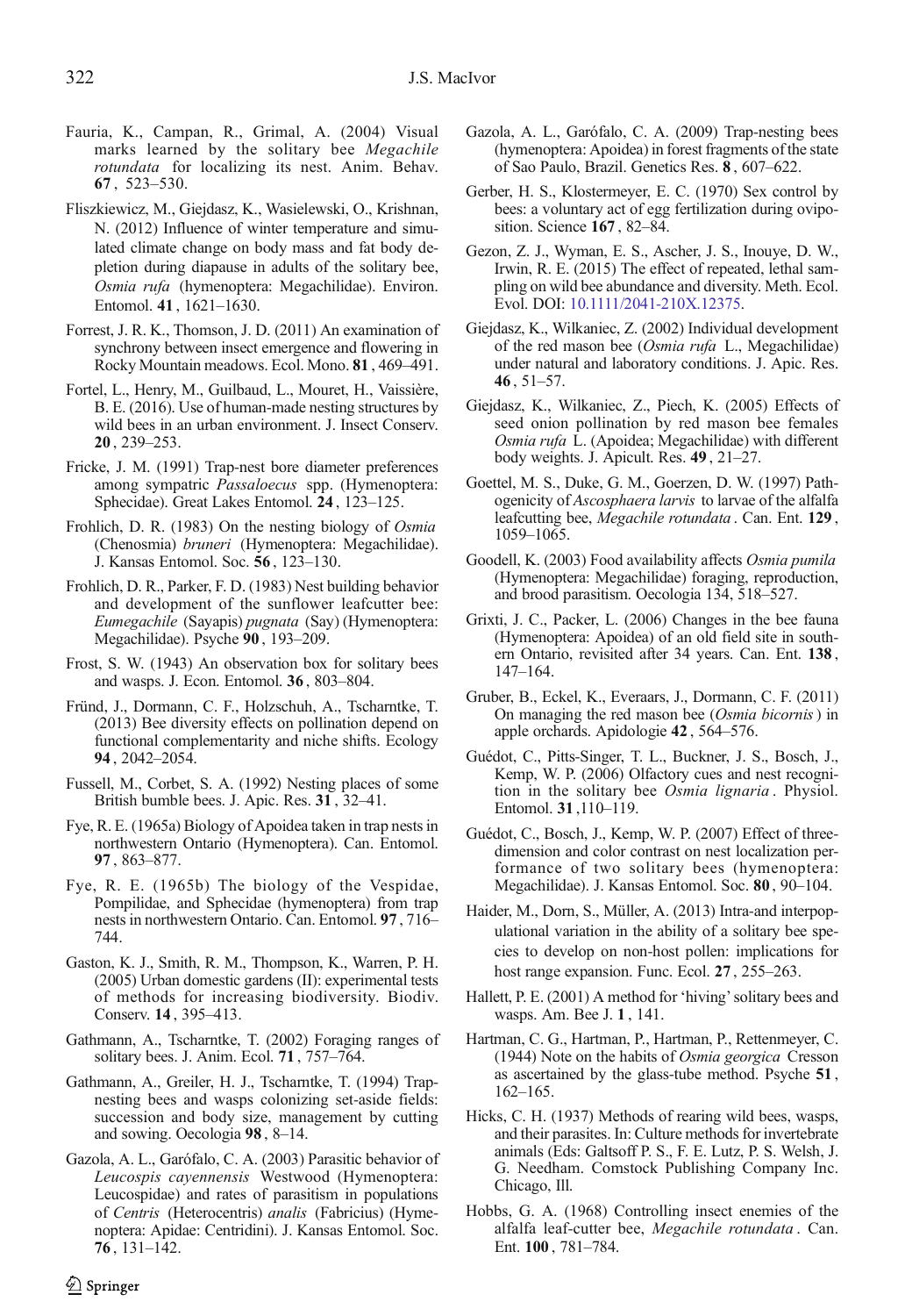- <span id="page-12-0"></span>Holzschuh, A., Steffan-Dewenter, I., Tscharntke, T. (2009) Grass strip corridors in agricultural landscapes enhance nest-site colonization by solitary wasps. Ecol. Appl. 19 , 123–132.
- Horne, M. (1995) Leaf area and toughness: effects on nesting material preferences of Megachile rotundata (hymenoptera: Megachilidae). Ann. Entomol. Soc. Am 88, 868–875.
- Ivanov, S. P. (2006) The nesting of Osmia rufa (L.) (Hymenoptera, Megachilidae) in the Crimea: structure and composition of nests. Entomol. Rev. 86 , 524–533.
- James, R. R. (2005) Impact of disinfecting nesting boards on chalkbrood control in the alfalfa leafcutting bee. J. Econ. Entomol. 98 , 1094–1100.
- Jauker, F., Peter, F., Wolters, V. Diekötter, T. (2012). Early reproductive benefits of mass-flowering crops to the solitary bee Osmia rufa outbalance post-flowering disadvantages. Basic Appl. Ecol. 13 , 268–276.
- Jay S. C., Mohr, N. (1987) The effect of nest replacement on the production of females of the alfalfa leaf-cutter bee Megachile rotundata (F). J. Apic. Res. 26 , 69–72.
- Jennings, D. T., Parker, F. D. (1987) Habitats and spider prey of Dipogon sayi (Hymenoptera: Pompilidae) in Washington County, Maine. Great Lakes Entomol. 20 , 135–140.
- Junquiera, C. N., Hogendoorn, K., Augusto, S. C. (2012) The use of trap-nests to manage carpenter bees (Hymenoptera: Apidae: Xylocopini), pollinators of passion fruit (Passifloraceae: Passiflora edulis F. flavicarpa ). Ann. Entomol. Soc. Am. 105, 884-889.
- Kearns, C. A., Inouye, D. W. (1993) Techniques for pollination biologists. Boulder, Colorado: University Press of Colorado.
- Kemp, W.P., Bosch, J. (2001) Postcocooning temperatures and diapause in the alfalfa pollinator Megachile rotundata (hymenoptera: Megachilidae). Ann. Entomol. Soc. Am. 94 , 244–250.
- Kessler, M., Abrahamczyk, S., Bos, M., Buchori, D., Putra, D. D., et al. (2009) Alpha and beta diversity of plants and animals along a tropical land-use gradient. Ecol. Appl. 19 , 2142–2156.
- Kim, J. Y. (1992) Nest dimensions of two leaf-cutter bees (hymenoptera: Megachilidae). Ann. Entomol. Soc. Am. 85 , 85–90.
- Klein, A. M., Steffan‐Dewenter, I., Tscharntke, T. (2004). Foraging trip duration and density of megachilid bees, eumenid wasps and pompilid wasps in tropical agroforestry systems. Journal of Animal Ecology, 73 , 517– 525.
- Klein, A., Steffan-Dewenter, I., Tscharntke, T. (2006) Rain forest promotes trophic interactions and diversity of trap-nesting Hymenoptera in adjacent agroforestry. J. Anim. Ecol. 75 , 315–323.
- Klostermeyer, E. C., Gerber, H. S. (1969) Nesting behavior of Megachile rotundata (Hymenoptera: Megachilidae) monitored with an event recorder. Ann. Entomol. Soc. Am. 62 , 1321–1325.
- Koerber, T. W., Medler, J. T. (1958) A trap-nest survey of solitary bees and wasps in Wisconsin, with biological notes. Trans. Wisconsin Acad. Sci. Arts Lett. 47 : 53– 63.
- Konrad, R., Ferry, N., Gatehouse, A. M., Babendrier, D. (2008) Potential effects of oilseed rape expressing oryzacystatin-1 (OC-1) and of purified insecticidal proteins on larvae of the solitary bee Osmia bicornis. PLoS ONE 3 , e2664.
- Krewenka, K. M., Holzschuh, A., Tscharntke, T., Dormann, C. F. (2011) Landscape elements as potential barriers and corridors for bees, wasps and parasitoids. Biol. Conserv. 144 , 1816–1825.
- Krombein, K. V. (1967) Trap-nesting wasps and bees: life histories, nests, and associates. Smithsonian Institutional Press, Washington D.C.
- Kruess, A., Tscharntke, T. (2002) Grazing intensity and the diversity of grasshoppers, butterflies, and trap-nesting bees and wasps. Conserv. Biodiv. 16 , 1570–1580.
- Krunic, M., Stanisavljevic, L., Pinzauti, M., Felicioli, A. (2005) The accompanying fauna of Osmia cornuta and Osmia rufa and effective measures of protection. Bull. Insect. 58 , 141–152.
- Kuhn, E. D., Ambrose, J. T. (1984) Pollination of 'delicious' apple by megachilid bees of the genus Osmia (Hymenoptera: Megachilidae). J. Kansas Entomol. Soc. 57 , 169–180.
- Laliberté, E., Tylianakis, J. M. (2010) Deforestation homogenizes tropical parasitoid-host networks. Ecology 91 , 1740–1747.
- Lee-Mäder, E., Spivak, M., Evans, E. (2010) Managing Alternative pollinators: a handbook for beekeepers, growers, and conservationists. Sustainable Agriculture Research and Education.
- Levin, M. D. (1957) Artificial nesting burrows for Osmia lignaria Say. J. Econ. Entomol. 50 , 506–507.
- Levin, M. D., Haydak, M. H. (1957) Comparative value of different pollens in the nutrition of Osmia lignaria Say. Bee World 38 , 221–226.
- Longair, R. W. (1981) Sex ratio variations in xylophilous aculeate Hymenoptera. Evolution 35 , 597–600.
- Loyola, R. D., Martins, R. P. (2006) Trap-nest occupation by solitary wasps and bees (Hymenoptera: Aculeata) in a forest urban remnant. Neotrop. Entomol. 35 , 41–48.
- Loyola, R.D., Martins, R. P. (2008) Habitat structure components are effective predictors of trap-nesting Hymenoptera diversity. Basic Appl Ecol. 9 , 735–742.
- MacIvor, J. S. (2015) Building height matters: nesting activity of bees and wasps on vegetated roofs. Israel J. Ecol. Evol. DOI:[10.1080/](http://dx.doi.org/10.1080/15659801.2015.1052635) [15659801.2015.1052635](http://dx.doi.org/10.1080/15659801.2015.1052635)
- MacIvor, J. S. (2016) DNA barcoding to identify leaf preference of leafcutting bees. Royal Soc. Open Sci. 3 , 150623.
- MacIvor, J. S., Packer, L. (2015) 'Bee hotels' as tools in native pollinator conservation: a premature verdict?. PLoS-ONE 10, e0122126.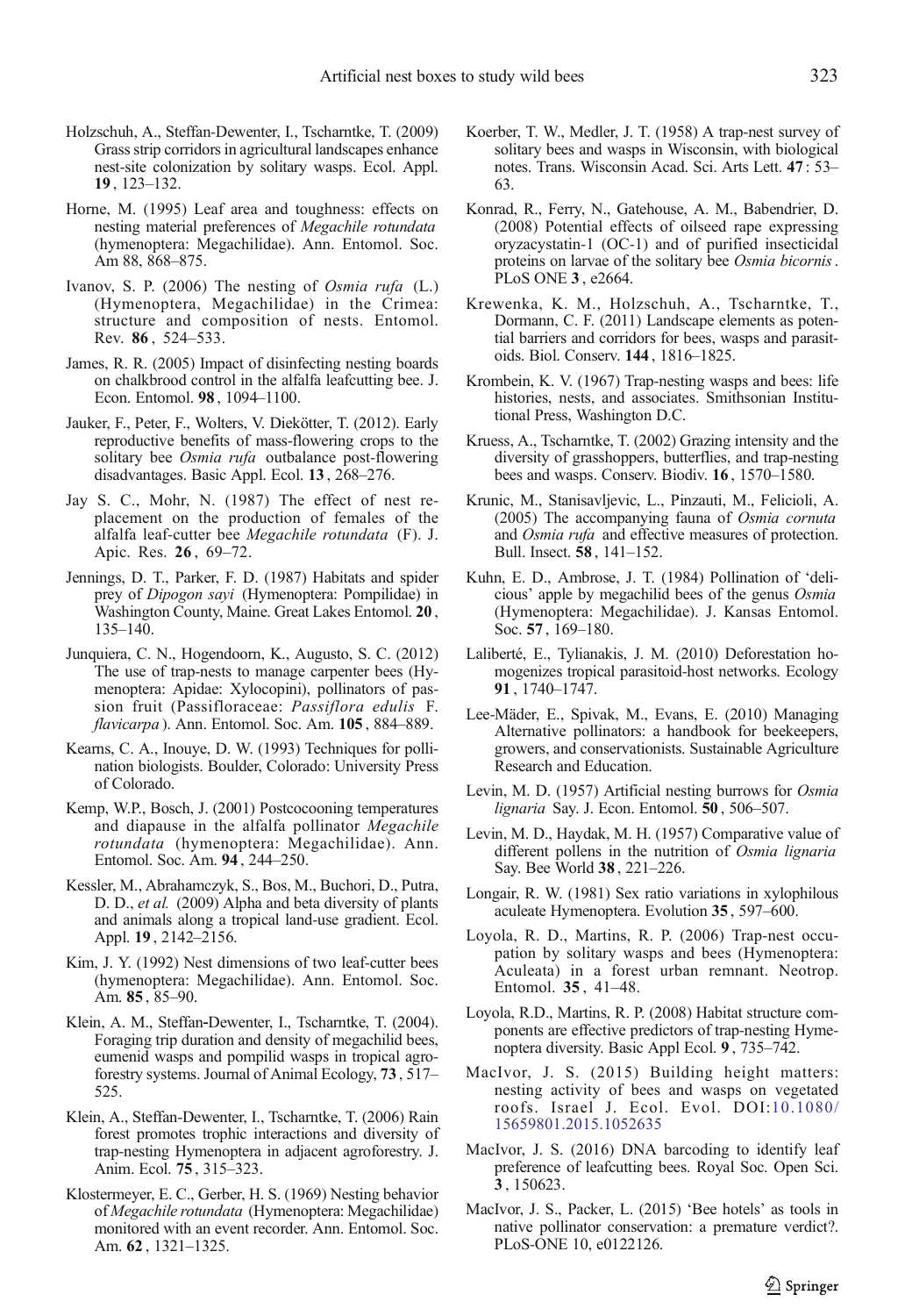- <span id="page-13-0"></span>MacIvor, J. S., Cabral, J. M., Packer, L. (2014) Pollen specialization by solitary bees in an urban landscape. Urb. Ecosyst. 17 , 139–147.
- Maeta, Y., Kitamura, T. (1964). Studies on the apple pollination of Osmia I. Idea and present conditions in utilizing Osmia as pollinators of apples in Japan. Kontyû, 32 , 45–52.
- Maeta, Y., Kitamura, T. (1974) How to manage the Mameko bee (Osmia cornifrons Radoszkowski) for pollination of fruit crops. Tokyo: Ask Co Ltd. 16pp.
- Maeta, Y., Suguira, N. (1990) Decision-making in a mason bee, Osmia cornifrons (Radoszkowski) (Hymenoptera, Megachilidae): does the mother bee fertilize her eggs depending on their sizes?. Japan J. Entomol. 58 , 197–203.
- Magalhaes, C. B., Freitas, B. M. (2013) Introducing nests of the oil-collecting bee Centris analis (Hymenoptera: Apidae: Centridini) for pollination of acerola (Malpighia emarginata ) increases yield. Apidologie 44 , 234–239.
- Malaise, R. (1937) A new insect-trap. Entomol. Tidsk. 58 : 148–160.
- Mangum, W. A., Sumner, S. (2003) A survey of the north American range of Megachile (Callomegachile) sculpturalis, an adventive species in North America. J. Kansas Entomol. Soc. 76 , 658–662.
- Martins, C. F., Ferriera, R. P., Carneiro, L. T. (2012) Influence of the orientation of nest entrance, shading, and substrate on sampling trap-nesting bees and wasps. Neotrop. Entomol. **41**, 105–111.
- Matsumoto, K., Makino, S. I. (2011) Monitoring of tubenesting bees and wasps with bamboo tube nest traps of different types in two types of forests in temperate Japan. Entomol. Sci. 14 , 154–161.
- Medler, J. T. (1958) A note on *Megachile inermis* Prov. In trap-nests in Wisconsin (Hymenoptera: Magachilidae). Can. Entomol. 90 : 325–327.
- Medler, J. T. (1965) A note on *Ancistrocerus tigris* in trapnests in Wisconsin (Hymenoptera: Vespidae). J. Kansas Entomol. Soc. 38 , 314–316.
- Medler, J. T., Fye, R. E. (1956) Biology of Ancistrocerus antilope (Panzer) (Hymenoptera, Vespidae) in trap-nests in Wisconsin. Ann. Entomol. Soc. Am. 49 , 97–102.
- Moroń, D., Szentgyörgyi, H., Wantuch, M., Celary, W., Westphal, C., Settele, J., Woyciechowski, M. (2008) Diversity of wild bees in wet meadows: implications for conservation. Wetlands 28 , 975–983.
- Moroń, D., Grzes, I. M., Skorka, P., Szentgyörgyi, H., Laskowski, R., Potts, S. G., Woyciechowski, M. (2012) Abundance and diversity of wild bees along gradients of heavy metal pollution. J. Appl. Ecol. 49 , 118–125.
- Münster-Swenden, M., Calabuig, I. (2000) Interaction between the solitary bee Chelostoma florisomne and its nest parasite Sapyga clavicornis—empty cells reduce the impact of parasites. Ecol. Entomol. 25 , 63–70.
- Musicante, M. L., Salvo, A. (2010) Nesting biology of four species of Trypoxylon (Trypargilum) (hymenoptera:

Crabronidae) in Chaco Serrano woodland, Central Argentina. Rev. Biol. Trop. 58 , 1177–1188.

- O'Neill, K. M., O'Neill, J. F. (2010) Cavity-nesting wasps and bees of Central New York state: the Montezuma wetlands complex. Northeast. Nat. 17 , 455–472.
- O'Neill K. M., O'Neill, J. F. (2013) Cavity-nesting wasps and bees (Hymenoptera) of Central New York state: the Roy H. Park preserve and Dorothy Mcilroy bird sanctuary. J. Entomol. Soc. Wash. 115 : DOI: [10.4289/](http://dx.doi.org/10.4289/0013-8797.115.2.158) [0013-8797.115.2.158](http://dx.doi.org/10.4289/0013-8797.115.2.158)
- O'Neill, K. M., Pearce, A. M., O'Neill, R. P., Miller, R. S. (2010) Offspring size and sex ratio variation in a feral population of alfalfa leafcutting bees (Hymenoptera: Megachilidae). Ann. Entomol. Soc. Am. 103 , 775– 784.
- O'Neill, K. M., O'Neill, R. P., Kemp, W. P., Delphia, C. M. (2011) Effect of temperature on post-wintering development and total lipid content of alfalfa leafcutting bees. Environ. Entomol. 40 , 917–930.
- Oku, S., Nishida, T. (1999) Factors affecting female-biased sex ratio in a trap-nesting wasp, Trypoxylon malaisei. Res. Pop. Ecol. 41 , 169–175.
- Paern, M., Soon, V., Vallisoo, T., Hovi, K., Luig, J. (2015) Host specificity of the tribe Chrysidini (Hymenoptera: Chrysididae) in Estonia ascertained with trap-nesting. Eur. J. Entomol, 112 , 91–99.
- Paini, D. R. (2004) Nesting biology of an Australian resin bee (Megachile sp.; Hymenoptera: Megachilidae): a study using trap nests. Aus. J. Entomol. 43 , 10–15.
- Parker, F. D., Frohlich, D. R. (1983). Hybrid sunflower pollination by a manageable composite specialist: the sunflower leafcutter bee (Hymenoptera: Megachilidae). Environmental Entomology, 12 , 576-581
- Peck, O., Bolton, J. L. (1946) Alfalfa seed production in northern Saskatchewan as affected by bees, with a report on the means of increasing the populations of native bees. Sci. Agric. 26 , 338–418.
- Pereira-Peixoto, M. H., Pufal, G., Martins, C. F., Klein, A. M. (2014) Spillover of trap-nesting bees and wasps in an urban–rural interface. J. Insect Conserv. 18 , 815–826.
- Peterson, J. H., Roitberg, B. D. (2006) Impacts of flight distance on sex ratio and resource allocation to offspring in the leafcutter bee, Megachile rotundata. Behav. Ecol. Sociobiol. 59 , 589–596.
- Phillips, J. K., Klostermeyer, E. C. (1978) Nesting behavior of Osmia lignaria propinqua Cresson (Hymenoptera: Megachilidae). J. Kansas Entomol. Soc. 5 , 91–108.
- Pina, W. D., Aguiar, C. M. L. (2011) Trap-nesting bees (Hymenoptera: Apidae) in orchards of acerola (Malpighia emarginata ) in a semiarid region of Brazil. Sociobiology 58 , 379–392.
- Pitts-Singer, T. L., Cane, J. H. (2011) The alfalfa leafcutting bee, Megachile rotundata : the world's most intensively managed solitary bee. Annu. Rev. Entomol. 56 , 221–237.
- Radmacher, S., Strohm, E. (2010) Factors affecting offspring body size in the solitary bee Osmia bicornis (Hymenoptera, Megachilidae). Apidologie 4 , 169–177.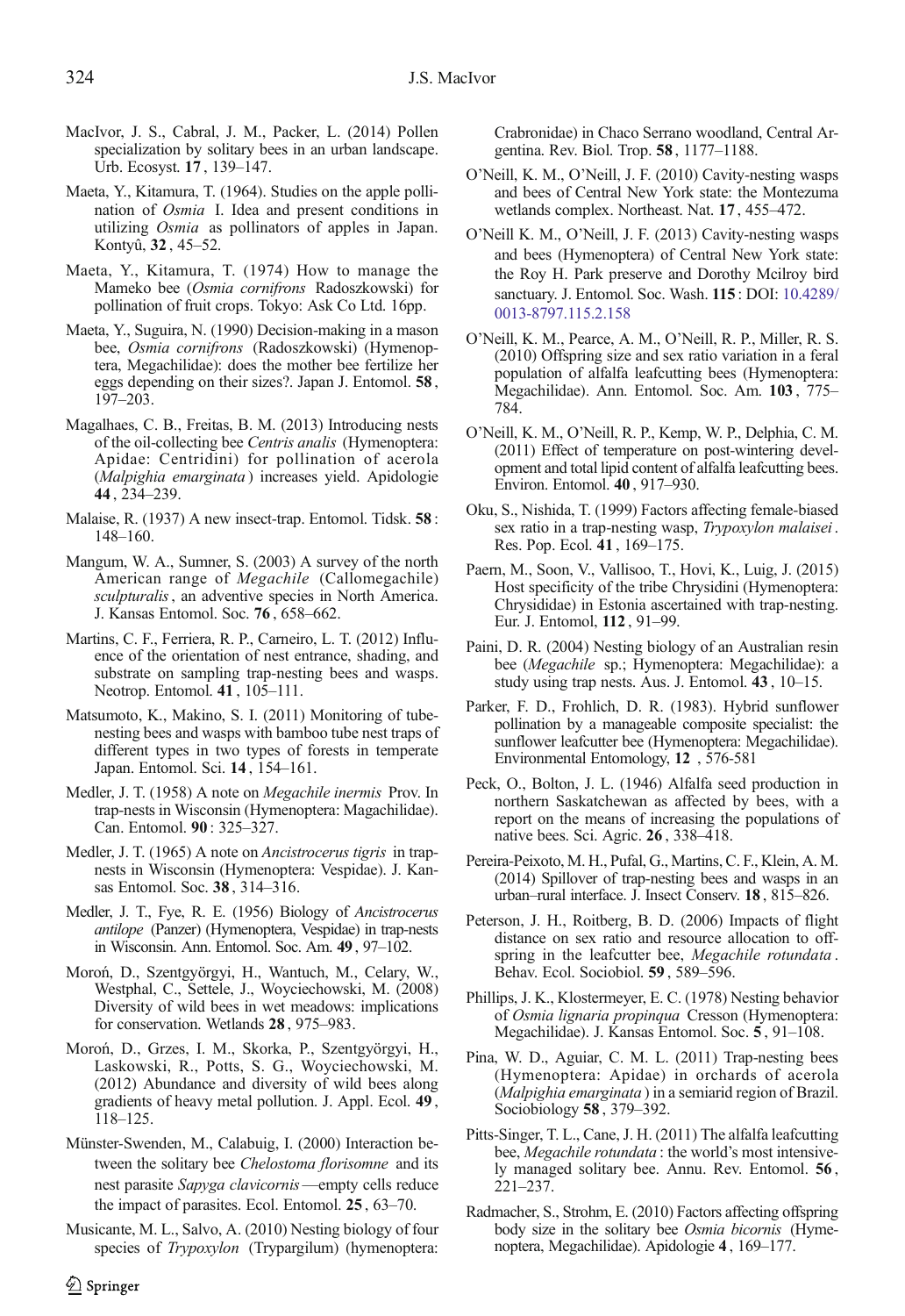- <span id="page-14-0"></span>Radmacher, S., Strohm, E. (2011) Effects of constant and fluctuating temperatures on the development of the solitary bee Osmia bicornis (Hymenoptera: Megachilidae). Apidologie 42 , 711–720.
- Rau, P. (1937) The life-history of Osmia lignaria and O. cordata , with notes on O. conjuncta . Ann. Entomol. Soc. Am. 30 , 324–343.
- Raw, A. (1972) The biology of the solitary bee Osmia rufa (L.)(Megachilidae). Trans. R. Entomol. Soc. Lon. 124 , 213–229.
- Raw, A. (1974) Pollen preferences of three Osmia species (hymenoptera). Oikos 25 , 54–60.
- Richards, K. W. (1978) Comparisons of nesting materials used for the alfalfa leafcutter bee, Megachile pacifica (hymenoptera: Megachilidae). Can. Ent. 110 , 841–846.
- Richards, M. H., Rutgers-Kelly, A., Gibbs, J., Vickruck, J. L., Rehan, S. M., Sheffield, C. S. (2011) Bee diversity in naturalizing patches of Carolinian grasslands in southern Ontario, Canada. Can. Ent. 143 , 279–299.
- Rothschild, M. (1979) Factors influencing size and sex ratios in Megachile rotundata (hymenoptera: Megachilidae). J. Kansas Entomol. Soc. 52 , 392–401.
- Roubik, D. W., Villaneuva-Gutierrez, R. (2009) Invasive Africanized honey bee impact on native solitary bees: a pollen resource and trap nest analysis. Biol. J. Linn. Soc. 98 , 152–160.
- Rubene, D., Schroeder, M., Ranius, T. (2015) Diversity patterns of wild bees and wasps in managed boreal forests: effects of spatial structure, local habitat and surrounding landscape. Biol. Conserv. 184 , 201–208.
- Rust, R.W., Thorp, R.W., Torchio, P.F. (1974) The ecology of Osmia nigrifrons with a comparison to other Acanthosmioides. J. Nat. Hist. 8 , 29–47.
- Sampson, B. J., Stringer, S. J., Cane, J. H., Spiers, J. M. (2004) Screenhouse evaluations of a mason bee Osmia ribifloris (Hymenoptera: Megachilidae) as a pollinator for blueberries in the southeastern United States. Small Fruits Rev. 3 , 381–392.
- Sandrock, C., Tanadini, L.G., Pettis, J. S., Biesmeijer, J. C., Potts, S. G., Neumann, P. (2014) Sublethal neonicotinoid insecticide exposure reduces solitary bee reproductive success. Agric. Forest Entomol. 16 , 119–128.
- Schüepp, C., Herrman, J. D., Herzog, F., Schmidt-Entling, M. H. (2011) Differential effects of habitat isolation and landscape composition on wasps, bees, and their enemies. Oecologia 165 , 713–721.
- Scott, V. (1993) Use of communal nest entrances by Osmia simillima (Hymenoptera: Megachilidae). Great Lakes Entomol. 26 , 79–80.
- Sears, A. L., Smiley, J. T., Hilker, M., Müller, F., Rank, N. E. (2001) Nesting behavior and prey use in two geographically separated populations of the specialist wasp Symmorphus cristatus (Vespidae: Eumeninae). Am. Midland Nat. 145 , 233–246.
- Sedivy, C., Dorn, S. (2014) Towards a sustainable management of bees of the subgenus Osmia (Megachilidae; Osmia ) as fruit tree pollinators. Apidologie 45 , 88–105.
- Sedivy, C., Müller, A., Dorn, S. (2011) Closely related pollen generalist bees differ in their ability to develop on the same pollen diet: evidence for physiological adaptations to digest pollen. Funct. Ecol. 25 , 718–725.
- Seidelmann, K. (2006) Open-cell parasitism shapes maternal investment patterns in the red Mason bee Osmia rufa . Behav. Ecol. 17 , 839–848.
- Seidelmann, K., Ulbrich, K., Meilenz, N. (2010) Conditional sex allocation in the red Mason bee, Osmia rufa . Behav. Ecol. Sociobiol. 64 , 337–347.
- Sekita, N., Yamada, M. (1993) Use of Osmia cornifrons for pollination of apples in Aomori prefecture, Japan. Jap. Agric. Res. Quart. 26 , 264–264.
- Sheffield, C. S., Kevan, P. G., Westby, S. M., Smith, R. F. (2008a) Diversity of cavity-nesting bees (Hymenoptera: Apoidea) within apple orchards and wild habitats in the Annapolis Valley, Nova Scotia, Canada. Can. Ent. 140 , 235–249.
- Sheffield, C. S., Westby, S. M., Smith, R. F., Kevan, P. G. (2008b) Potential of bigleaf lupine for building and sustaining Osmia lignaria populations for pollination of apple. Can. Ent. 140 , 589–599.
- Sheffield, C. S., Wilkes, M. A., Cutler, C. G., Hermanutz, L. (2014) An artificial nesting substrate for Osmia species that nest under stones, with focus on Osmia inermis (Hymenoptera: Megachilidae). Insect Conserv. Div. 8 , 189–192.
- Silva, M. D., Ramahlo, M., Monteiro, D. (2014) Communities of social bees (Apidae: Meliponini) in trap-nests: the spatial dynamics of reproduction in an area of Atlantic Forest. Neotrop. Entomol. 43 , 307–313.
- Sobek, S., Tscharntke, T., Schreber, C., Schiele, S., Steffan-Dewenter, I. (2009) Canopy vs. understory: does tree diversity affect bee and wasp communities and their natural enemies across forest strata?. Forest Ecol. Manage. 258 , 609–615.
- Staab, M., Ohl, M., Zhu, C. D., Klein, A. M. (2014) A unique nest-protection strategy in a new species of spider wasp. PloS one, 9 , e101592.
- Steckel, J., Westphal, C., Peters, M. K., Bellach, M., Rothenwoehrer, C., Erasmi, S., Schreber, C., Tscharntke, T., Steffan-Dewenter, I. (2014) Landscape composition and configuration differently affect trapnesting bees, wasps and their antagonists. Biol. Conserv. 172 , 56–64.
- Steffan-Dewenter, I. (2002) Landscape context affects trapnesting bees, wasps, and their natural enemies. Ecol. Entomol. 27 , 631–637.
- Steffan-Dewenter, I., Schiele, S. (2004) Nest-site fidelity, body weight and population size of the red mason bee, Osmia rufa (hymenoptera: Megachilidae), evaluated by mark-recapture experiments. Entomol. Gen. 27 , 123–131.
- Steffan-Dewenter, I., Schiele, S. (2008) Do resources or natural enemies drive bee population dynamics in fragmented habitats. Ecology 89 , 1375–1387.
- Stephen, W. P. (1961) Artificial nesting sites for the propagation of the leaf-cutter bee, Megachile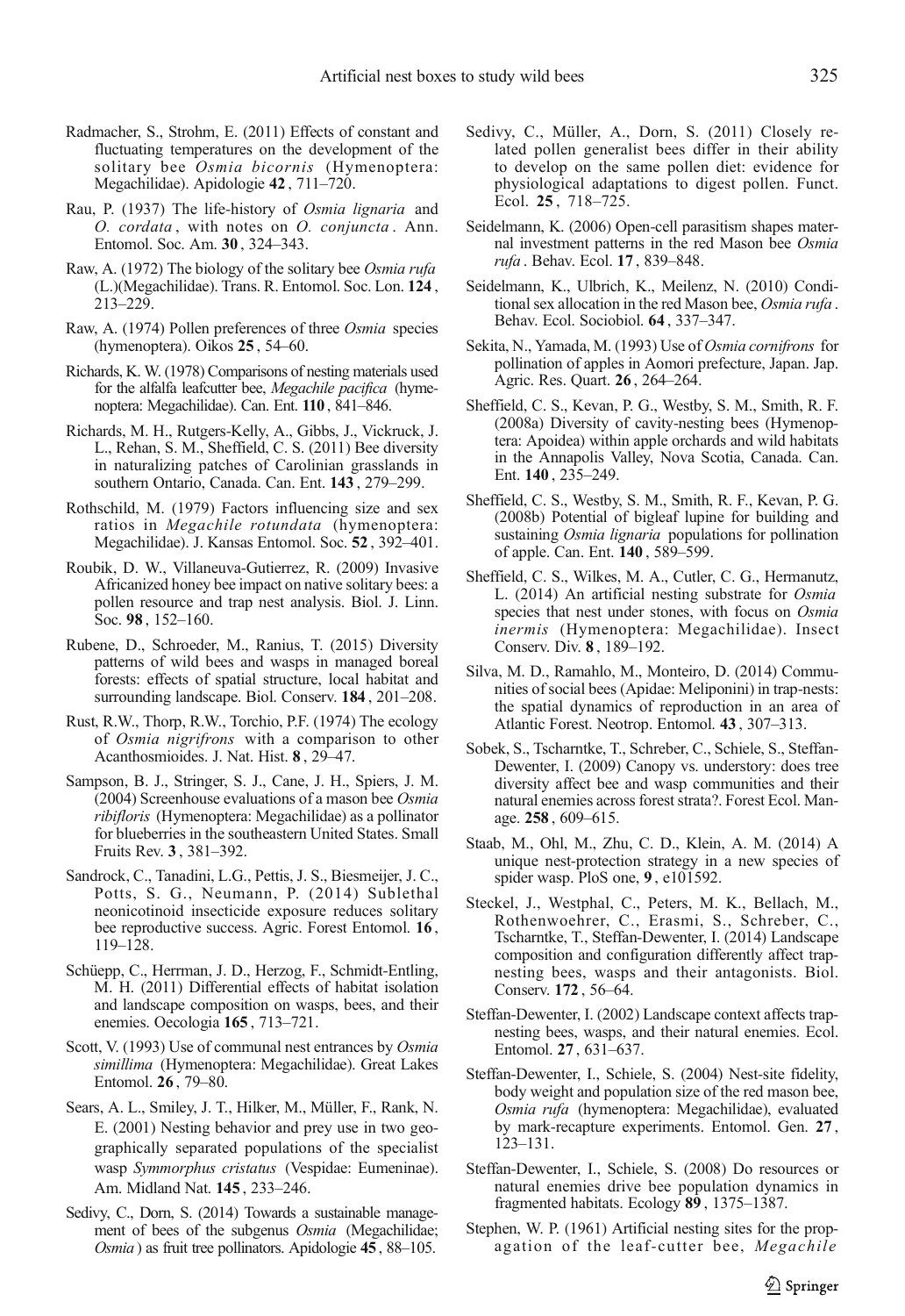<span id="page-15-0"></span>(Eutricharaea) rotundata , for alfalfa pollination. J. Econ. Entomol. 54, 989–993.

- Stephen, W. P., Every, R. W. (1970) Nesting media for the propagation of leaf cutter bees. Corvallis, Oregon Extension Service, Oregon State University.
- Stephen, W. P., Osgood, C. E. (1965) Influence of tunnel size and nesting medium on sex ratios in a leaf-cutter bee, Megachile rotundata . J. Econ. Entomol. 58 , 965–968.
- Stubbs, C. S., Drummond, F. A., Osgood, E. A. (1994) Osmia ribifloris biedermannii and Megachile rotundata (Hymenoptera: Megachilidae) introduced into the lowbush blueberry agroecosystem in Maine. J. Kansas Entomol. Soc. 67 , 173–185.
- Stubbs, C. S., Drummond, F. A., Allard, S. L. (1997). Bee conservation and increasing Osmia spp. in Maine lowbush blueberry fields. Northeast. Nat. 4 , 133–144.
- Suguira, N., Maeta, Y. (1989) Parental investment and offspring sex ratio in a solitary mason bee, Osmia cornifrons (Radoszkowski) (hymenoptera, Megachilidae). J. Entomol. Soc. Japan 57 , 861–875.
- Taki, H., Viana, B. F., Kevan, P. G., Silva, F. O., Buck, M. (2008) Does forest loss affect the communities of trapnesting wasps (Hymenoptera: Aculeata) in forests? Landscape vs. local habitat conditions. J. Insect Conserv. 12 , 15–21.
- Tepedino, V. J. (1980) Sex ratio of Hylaeus bisinuatus Forster (Hymenoptera: Colletidae). J. Kansas Entomol. Soc. 53 , 805–810.
- Tepedino, V. J., Frohlich, D. R. (1984) Fratricide in Megachile rotundata , a non-social megachilid bee: impartial treatment of sibs and non-sibs. Behav. Ecol. Sociobiol. 15 , 19–23.
- Tepedino, V. J., Parker, F. D. (1986) Effect of rearing temperature on mortality, second-generation emergence, and size of adult in Megachile rotundata (Hymenoptera: Megachilidae). J. Econ. Entomol. 79 , 974–977.
- Teper, D., Bilinski M. (2009) Red mason bee (Osmia rufa L.) as a pollinator of rape plantations. J. Apic. Sci. 53 ,  $115 - 120$ .
- Thiele, R. (2005) Phenology and nest site preferences of wood-nesting bees in a Neotropical lowland rain forest. Stud. Neotrop. Fauna Environ. 40, 39–48.
- Torchio, P. F. (1976) Use of *Osmia lignaria* Say (Hymenoptera: Apoidea, Megachilidae) as a pollinator in an apple and prune orchard. J. Kansas Entomol. Soc. 49 , 475–482.
- Torchio, P. F. (1980) Factors affecting cocoon orientation in Osmia lignaria propinqua Cresson (Hymenoptera: Megachilidae). J. Kansas Entomol. Soc. 53 , 386–400.
- Torchio, P. F. (1981) Field experiments with Osmia lignaria propinqua Cresson as a pollinator in almond orchards: II, 1976 studies (Hymenoptera: Megachilidae). J. Kansas Entomol. Soc. 54 , 824–836.
- Torchio, P. F. (1983) The effects of field applications of naled and trichlorfon on the alfalfa leafcutting bee, Megachile rotundata (Fabricius). J. Kansas Entomol. Soc. 56 , 62–68.
- Torchio, P. F. (1984) Discovery of Osmia tanneri Sandhouse (Hymenoptera: Megachilidae) nesting in drilled wood trap nests. J. Kansas Entomol. Soc. 57 , 350–352.
- Torchio, P. F. (1989) In-nest biologies and development of immature stages of three Osmia species (hymenoptera: Megachilidae). Ann. Entomol. Soc. Am. 82 , 599–615.
- Torchio, P. F., Asensio, E., Thorp, R. W. (1987) Introduction of the European bee, Osmia cornuta , into California almond orchards (Hymenoptera: Megachilidae). Environ. Entomol. 16 , 664–667.
- Tormos, J., Asís, J. D., Gayubo, S. F., Calvo, J., Martín, M. A. (2005). Ecology of crabronid wasps found in trap nests from Spain (Hymenoptera: Spheciformes). Florida Entomologist, 88 , 278–284.
- Trostle, G., Torchio, P. F. (1994) Comparative nesting behavior and immature development of Megachile rotundata (Fabricius) and Megachile apicalis Spinola (Hymenoptera: Megachilidae). J. Kansas Entomol. Soc. 67, 53–72.
- Tscharntke, T., Gathmann, A., Steffan-Dewenter, I. (1998) Bioindication using trap-nesting bees and wasps and their natural enemies: community structure and interactions. J. Appl. Ecol. 35 , 708–719.
- Tylianakis, J.M., Klein, A.M., Tscharntke, T. (2005) Spatiotemporal variation in the diversity of Hymenoptera across a tropical habitat gradient. Ecology 86 , 3296– 3302.
- Tylianakis, J.M., Tscharntke, T., Klein, A.M. (2006) Diversity, ecosystem function, and stability of parasitoidhost interactions across a tropical habitat gradient. Ecology 87 , 3047–3057.
- Tylianakis, J. M., Tscharntke, T., Lewis, O. T. (2007) Habitat modification alters the structure of tropical host– parasitoid food webs. Nature 445 , 202–205.
- Veddeler, D., Tylianakis, J., Tscharntke, T., Klein, A. M. (2010) Natural enemy diversity reduces temporal variability in wasp but not bee parasitism. Oecologia 162 , 755–762.
- Vickruck, J. L., Richards, M. H. (2012) Niche partitioning based on nest site selection in the small carpenter bees Ceratina mikmaqi and C. calcarata . Anim. Behav. 83 , 1083–1089.
- Vinson, S. B., Frankie, G., Cônsoli, R. (2010) Description, comparison and identification of nests of cavitynesting Centris bees (Hymenoptera: Apidae: Centridini) in Guanacaste Province, Costa Rica. J. Kansas Entomol. Soc. 83 , 25–46.
- Waller, G. D. (1969) Susceptibility of an alfalfa leaf cutting bee to residues of insecticides on foliage. J. Econ. Entomol. 62 , 189–192.
- Wcislo, W. T. (1996) Parasitism rates in relation to nest site in bees and wasps (Hymenoptera: Apoidea). J. Insect Behav. 9 , 643–656.
- Wei, S. G., Wang, R., Smirle, M. J., Xu, H. L. (2002) Release of Osmia excavata and Osmia jacoti (Hymenoptera: Megachilidae) for apple pollination. Can. Ent. 134 , 369–380.